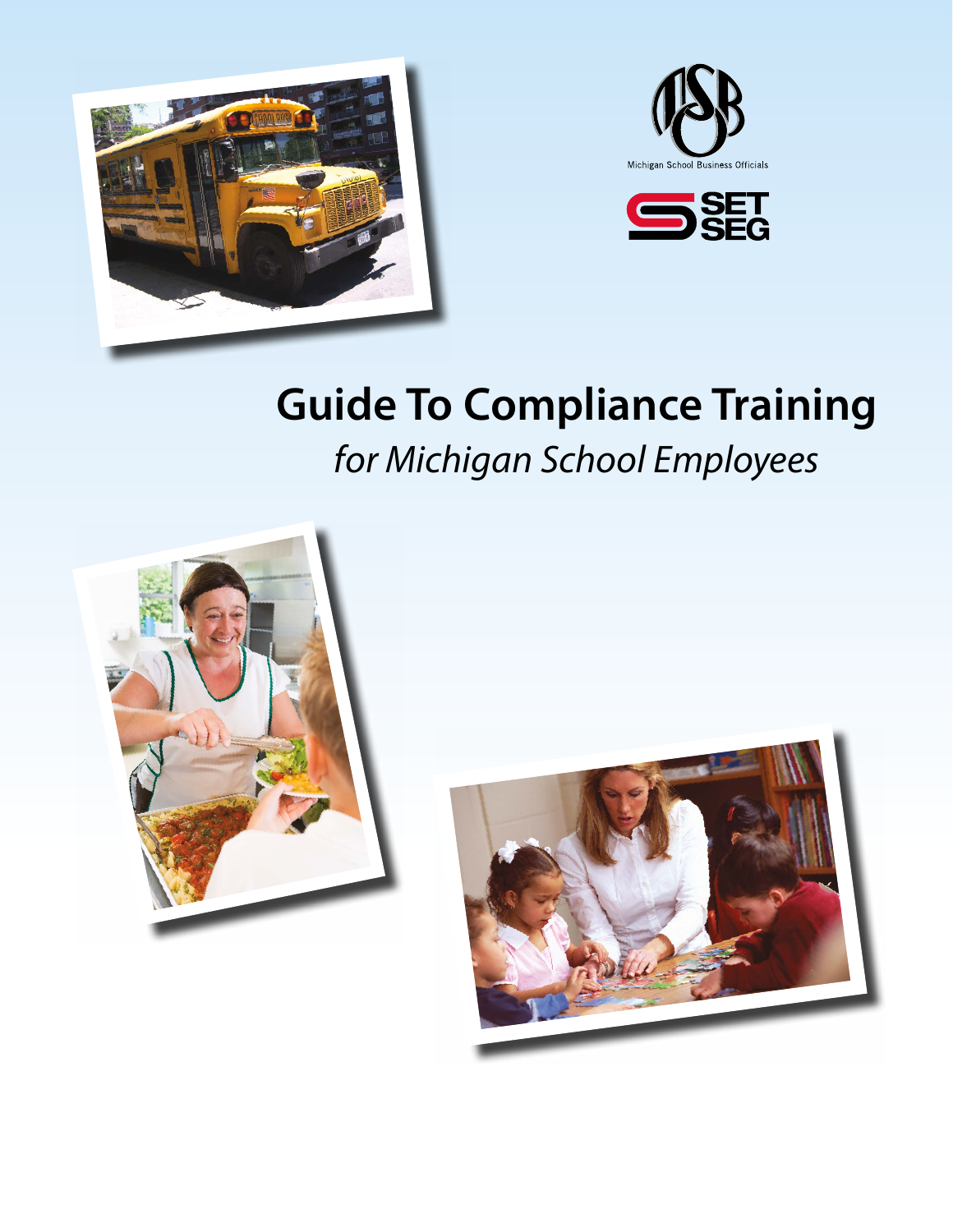

1001 Centennial Way, Suite 200 Lansing, MI 48917

Phone: 517.327.5920

Fax: 517.327.0768

*[www.msbo.org](http://www.msbo.org/)*



1520 Earl Avenue East Lansing, MI 48823 Phone: 517.482.0871 Toll-Free: 1.800.292.5421 Fax: 517.492.0883 *[www.setseg.org](http://www.setseg.org)*

## **Table of** Contents

| How to Use This Guide3                     |
|--------------------------------------------|
| Compliance Training Listed by Subject 4    |
|                                            |
| Training for Administrators  8             |
|                                            |
| Training for Transportation10              |
| Training for Bus Garage11                  |
| Training for Athletic Directors/Coaches 13 |
| Training for Food Service 14               |
| Training for Maintenance/Custodial 15      |
|                                            |
| Additional Resources18                     |

*This document provides information of a general nature regarding legislative and regulatory developments. It is not intended to be fully comprehensive, nor to provide legal advice or opinions relative to specific facts, matters, situations or issues. Future legal, legislative, or regulatory developments may affect the subjects addressed.*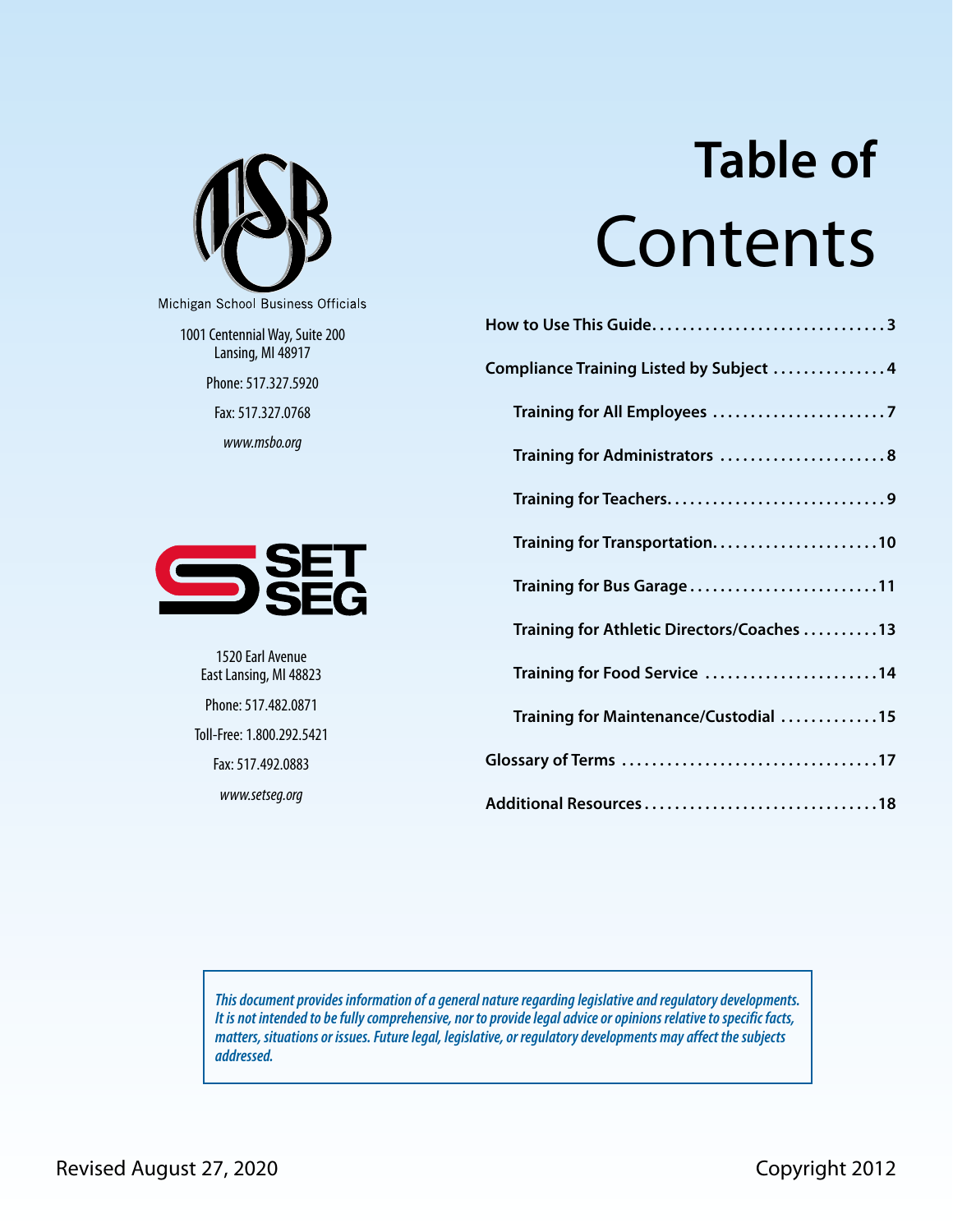### <span id="page-2-0"></span>**How to** Use this Guide

This guide is designed to help schools identify education and training that is required for Michigan schools. In the first section of this guide, training is organized by subject. In the second section, the training is broken out by employee groups. Both sections contain the following information:

- **• Subject:** the topic addressed by the training. Policy courses, which are designed to satisfy implementation requirements for policies boards of education are required by law to adopt, are listed in red. Part of the compliance requirements for these courses includes employee review of the district's policies.
- **• Governing reference:** the regulation or standard that outlines the training requirements. It is important to refer to the actual regulation/standard to ensure compliance with all requirements.
- **• Training schedule:** the frequency with which the training needs to occur.
- **• Personnel:** the employee(s) impacted by the training and/or exposed to specific hazards.
- **• Training/SafeSchools:** the training resource is listed for your convenience. When available, the corresponding SafeSchools training class is listed. SafeSchools training data and management is a value-added benefit available to SET SEG members, but it should be evaluated and supplemented with district specific information when necessary to be compliant. If your district is not a member of SET SEG, you can purchase SafeSchools at a discounted price through MSBO.

At the end of this guide, you'll find a glossary of terms and a list of additional resources that can be helpful if you need to do further research about a particular subject or training requirement.

An electronic copy of this guide is available on the following Web sites:

- **• [www.setseg.org](http://www.setseg.org)**
- **• [www.msbo.org](http://www.msbo.org/)**

#### **Important note:**

The training outlined in this guide should always be evaluated and customized to fit each school district's needs and specific exposures. Be aware that certain topics and/or exposures may apply to different employee groups than the ones listed. If a district has an unusual exposure, additional training topics may be required as well.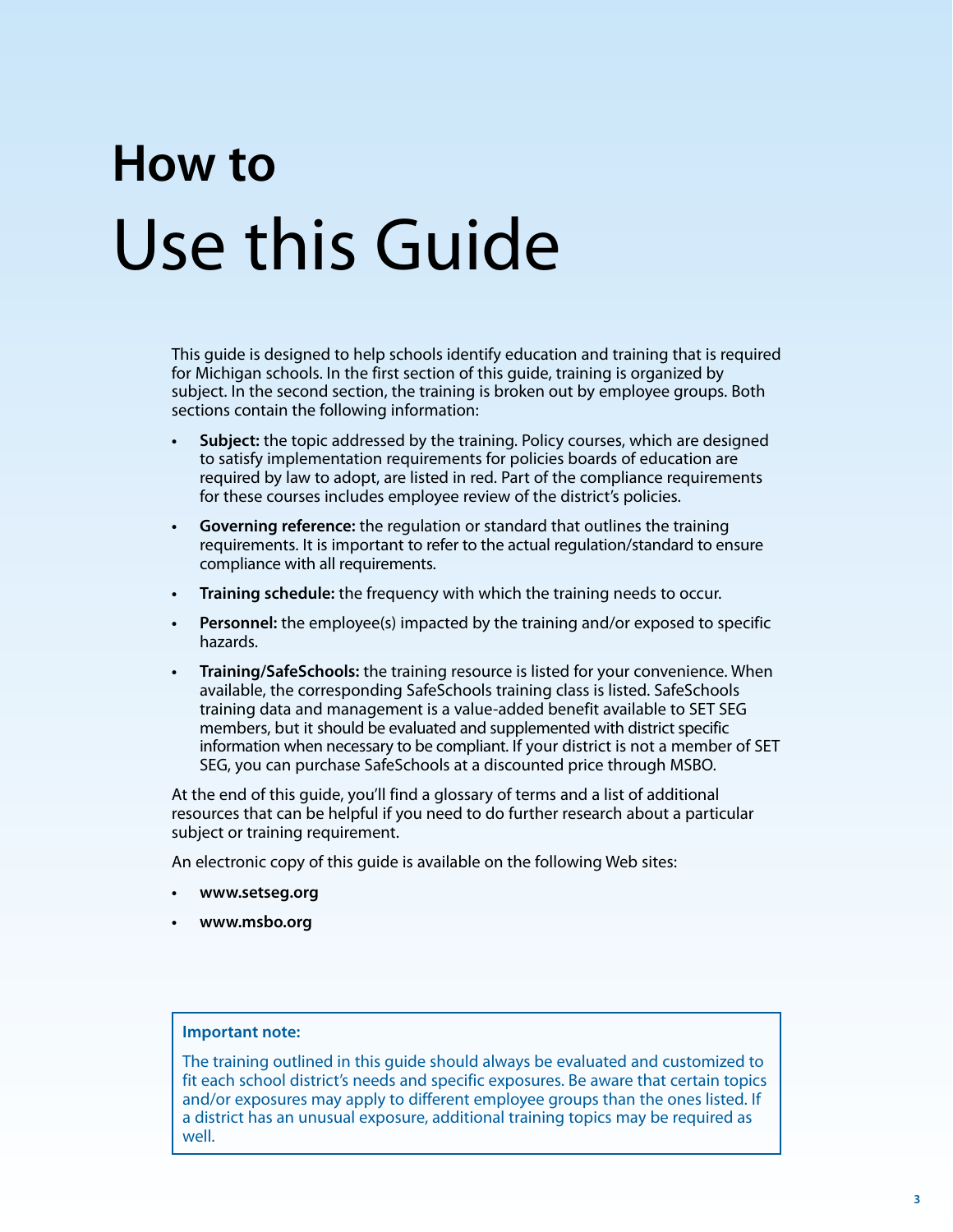# <span id="page-3-0"></span>**Compliance Training** Listed by Subject

### **School District Training/Education**

| <b>Subject</b>                              | <b>Governing Reference</b>                                                | <b>Training Schedule</b>                                                                      | Personnel                                                                                      | <b>Training/SafeSchools</b>                                                                                                               |
|---------------------------------------------|---------------------------------------------------------------------------|-----------------------------------------------------------------------------------------------|------------------------------------------------------------------------------------------------|-------------------------------------------------------------------------------------------------------------------------------------------|
| <b>Asbestos Awareness</b>                   | MIOSHA General Industry Health<br>Standards Part 305                      | Initial/annual                                                                                | Employees with occupational<br>exposure                                                        | Asbestos Awareness K-12 Full 2<br>Hour (4 courses)                                                                                        |
|                                             |                                                                           |                                                                                               |                                                                                                | MIOSHA Consultative Services                                                                                                              |
| <b>Automotive Service Operation</b>         | MIOSHA General Industry Safety &<br>Health Standards Part 72              | Initial                                                                                       | Employees where vehicles or<br>tire and wheel assemblies are<br>serviced, repaired or salvaged | MIOSHA Consultative Services                                                                                                              |
| <b>Beginning School Bus Driver</b>          | MCL 257.1851                                                              | Initial, plus 6 CEUs within<br>2 years                                                        | Beginning bus drivers                                                                          | Michigan Department of<br>Education                                                                                                       |
| <b>Bloodborne Pathogens</b>                 | MIOSHA General Industry Safety &<br>Health Standards Part 554             | Initial/annual                                                                                | Category A employees                                                                           | <b>Bloodborne Pathogens</b><br><b>Exposure Prevention (4 courses)</b><br>MIOSHA Bloodborne Infectious<br>Diseases Online Training Program |
| <b>Bullying/Cyber Bullying*</b>             | MCL 380.1310b<br>PA 478                                                   | Initial/annual                                                                                | Administrators, school<br>employees and volunteers                                             | <b>Bullying: Recognition &amp; Response</b><br>(4 courses)                                                                                |
| <b>Child Abuse Identification</b>           | MCL 722.623                                                               | Initial/annual                                                                                | Social workers, teachers, school<br>personnel, child care providers                            | Child Abuse: Identification &<br>Intervention (3 courses)                                                                                 |
| <b>Confined Space</b>                       | MIOSHA General Industry Safety &<br>Health Standards Parts 90 and 490     | Initial/refresher requirements                                                                | Affected and authorized<br>employees, attendants                                               | MIOSHA Consultative Services                                                                                                              |
| <b>Continuing School Bus Driver</b>         | MCL 257.1851                                                              | Within 2 years of completion of<br>beginning course plus 6 CEUs.<br>Required every other year | <b>Bus drivers</b>                                                                             | Michigan Department of<br>Education                                                                                                       |
| <b>Corporal Punishment*</b>                 | MCL 380.1312                                                              | Initial/annual                                                                                | All employees                                                                                  | Model Code of Student<br>Conduct 2014                                                                                                     |
|                                             |                                                                           |                                                                                               |                                                                                                | Michigan Department of<br>Education                                                                                                       |
| <b>Disaster and Emergency</b><br>Management | NFPA 1600 Disaster/Emergency<br>Management, MIOSHA General<br>Duty Clause | Annual                                                                                        | All employees                                                                                  | <b>Emergency Operations Planning:</b><br>Building the Plan (14 courses)<br>Michigan State Police                                          |
| Drug/Alcohol Awareness                      | U.S. Department of Transportation                                         | Initial                                                                                       | Drivers, supervisors, employees<br>who drive district vehicles                                 | Reasonable Suspicion for Drug<br>and Alcohol Use in the Workplace<br>$(3 \text{ courses})$<br>U.S. Department of Transportation           |
| <b>Electrical Safety</b>                    | MIOSHA General Industry Safety &<br>Health Standards Part 40              | Initial                                                                                       | Employees who face risk of<br>electrical shock and others<br>exposed                           | <b>Electrical Safety Full Course and</b><br>Primer (2 courses)                                                                            |

*\*Policy courses–designed to satisfy implementation requirements for policies boards of education are required by law to adopt.*

*SafeSchools course*

*Additional training beyond course required for compliance*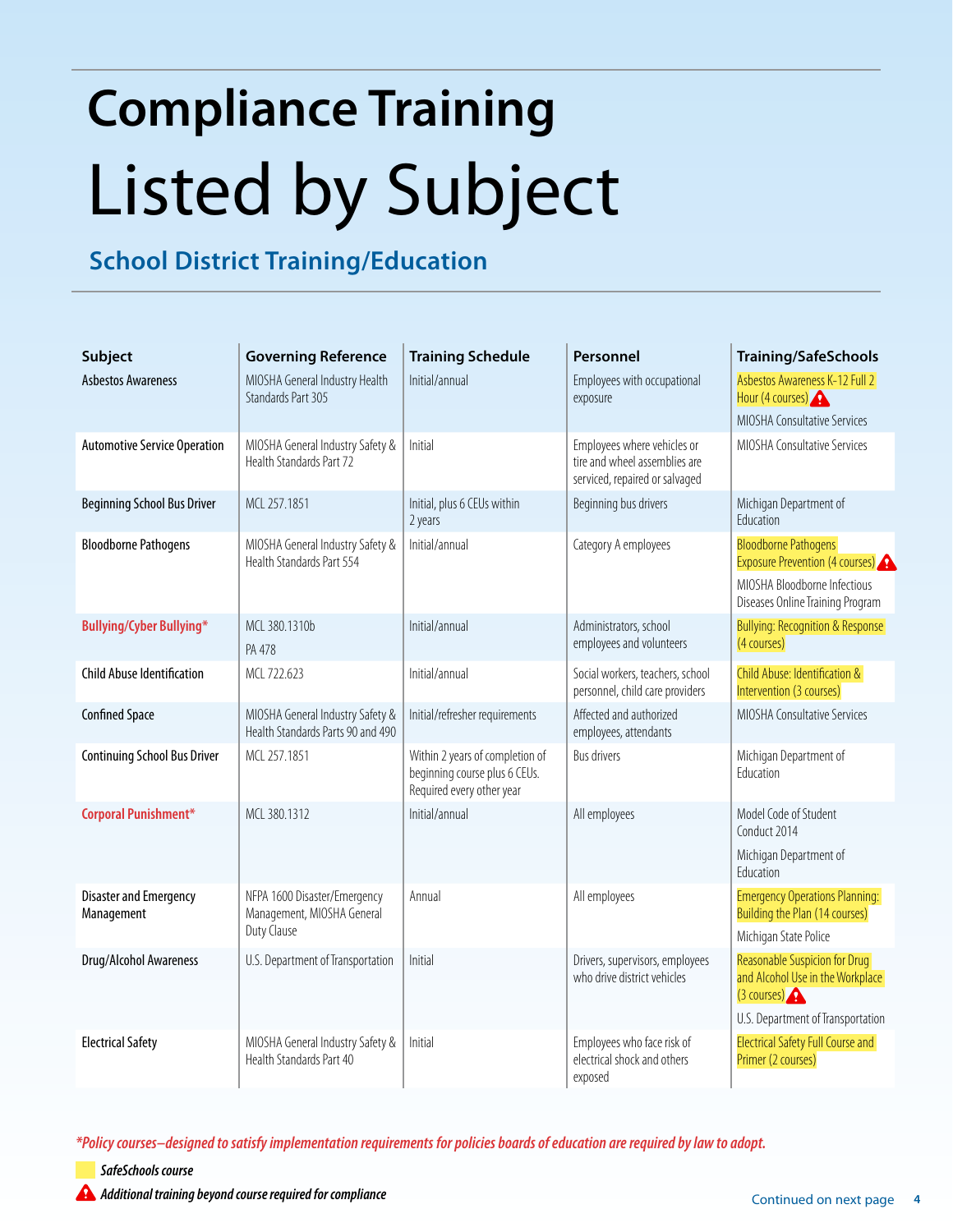### **School District Training/Education,** *continued*

| <b>Subject</b>                                                      | <b>Governing Reference</b>                                                                                      | <b>Training Schedule</b>                                                                                                                            | Personnel                                                                                                                                                               | <b>Training/SafeSchools</b>                                                                                                                                      |
|---------------------------------------------------------------------|-----------------------------------------------------------------------------------------------------------------|-----------------------------------------------------------------------------------------------------------------------------------------------------|-------------------------------------------------------------------------------------------------------------------------------------------------------------------------|------------------------------------------------------------------------------------------------------------------------------------------------------------------|
| <b>Emergency Seclusion and</b><br><b>Restraint of Students</b>      | MCL 380.1307, et seq.                                                                                           | Initial/refresher requirements                                                                                                                      | All employees<br>Key identified personnel                                                                                                                               | <b>Restraint and Seclusion</b><br><b>Restraint and Seclusion: Alternatives</b><br><b>SET SEG</b><br>Thrun Law Firm<br>Crisis Prevention Institute, Inc.<br>(CPI) |
| Epinephrine Auto-Injector                                           | MCL 380.1179                                                                                                    | Initial                                                                                                                                             | Two staff per building                                                                                                                                                  | Registered nurse                                                                                                                                                 |
| <b>Fall Protection</b>                                              | MIOSHA General Industry Safety &<br>Health Standards Part 2                                                     | Initial/refresher requirements                                                                                                                      | Each employee exposed to fall<br>hazards                                                                                                                                | <b>Fall Protection Full Course</b><br>(5 courses)<br>MIOSHA Consultative Services                                                                                |
| <b>FERPA (Family Educational</b><br><b>Rights and Privacy Act)*</b> | U.S. Department of Education                                                                                    | <b>Initial</b>                                                                                                                                      | All employees                                                                                                                                                           | <b>FERPA: Confidentiality of Records</b>                                                                                                                         |
| <b>Fire Exits</b>                                                   | MIOSHA General Industry Safety &<br>Health Standards Part 6                                                     | Initial; An employer shall<br>designate a sufficient number of<br>persons to assist in the safe and<br>orderly emergency evacuation of<br>employees | All employees                                                                                                                                                           | Local Fire Department                                                                                                                                            |
| First Aid/CPR/AED                                                   | MIOSHA General Industry Safety &<br>Health Standards Part 472                                                   | Initial/annual                                                                                                                                      | Employees responsible for<br>emergency response                                                                                                                         | <b>First Aid</b><br>Cardiopulmonary Resuscitation<br>(CPR)<br>Automated External Defibrillator<br>(AEDs)                                                         |
| <b>Hand and Portable Powered</b><br><b>Tools</b>                    | MIOSHA General Industry Safety &<br>Health Standards Part 38                                                    | <b>Initial</b>                                                                                                                                      | Employees required to utilized<br>hand and powered tools                                                                                                                | Tool Specific Manufacturer                                                                                                                                       |
| <b>Hazard Communication</b>                                         | MIOSHA Administrative Rules<br>Part 42<br>MIOSHA General Industry Safety &<br>Health Standards Parts 92 and 430 | Initial/refresher requirements                                                                                                                      | Employees exposed to hazardous<br>chemicals in the work area                                                                                                            | Hazard Communication: Right to<br>Understand (2 courses)                                                                                                         |
| <b>Hazardous Waste Operations</b><br>and Emergency Response         | MIOSHA General Industry Safety &<br>Health Standards Part 432                                                   | Initial/refresher requirements                                                                                                                      | Employees assigned to tasks that<br>involve exposure or potential<br>exposure to hazardous substances,<br>health hazards or safety hazards                              | <b>Emergency Operations Planning:</b><br><b>Building the Plan</b><br>(8 courses)<br>Michigan State Police                                                        |
| <b>Hearing Conservation</b>                                         | MIOSHA General Industry Safety &<br>Health Standards Part 380                                                   | Annual                                                                                                                                              | Employees who are exposed to<br>a noise level at or above an 8hr,<br>time-weighted average noise<br>exposure of 85 decibels must be<br>provided hearing protection      | <b>Hearing Loss Prevention Full</b><br>Course (2 courses)                                                                                                        |
| <b>Integrated Pest Management</b><br>(IPM) Agriculture              | Michigan Department of<br>Agriculture & Rural Development                                                       | Initial                                                                                                                                             | Pesticide applicator                                                                                                                                                    | Approved Integrated Pest<br>Management Training by Michigan<br>Department of Agriculture & Rural<br>Development                                                  |
| <b>Ladder Safety</b>                                                | MIOSHA General Industry Safety &<br>Health Standards Part 3                                                     | Initial                                                                                                                                             | Employees that use ladders that<br>have a working height of 6ft                                                                                                         | Ladder Safety Full Course<br>(2 courses)                                                                                                                         |
| Lead                                                                | MIOSHA General Industry Safety &<br>Health Standards Part 310                                                   | Initial/annual                                                                                                                                      | Employees that are subject to<br>exposure to lead at or above an<br>airborne concentration of 30<br>micrograms per cubic meter of air<br>averaged over an 8 hour period | <b>Lead Safety Awareness Full Course</b>                                                                                                                         |

*\*Policy courses–designed to satisfy implementation requirements for policies boards of education are required by law to adopt.*

*SafeSchools course*

*Additional training beyond course required for compliance*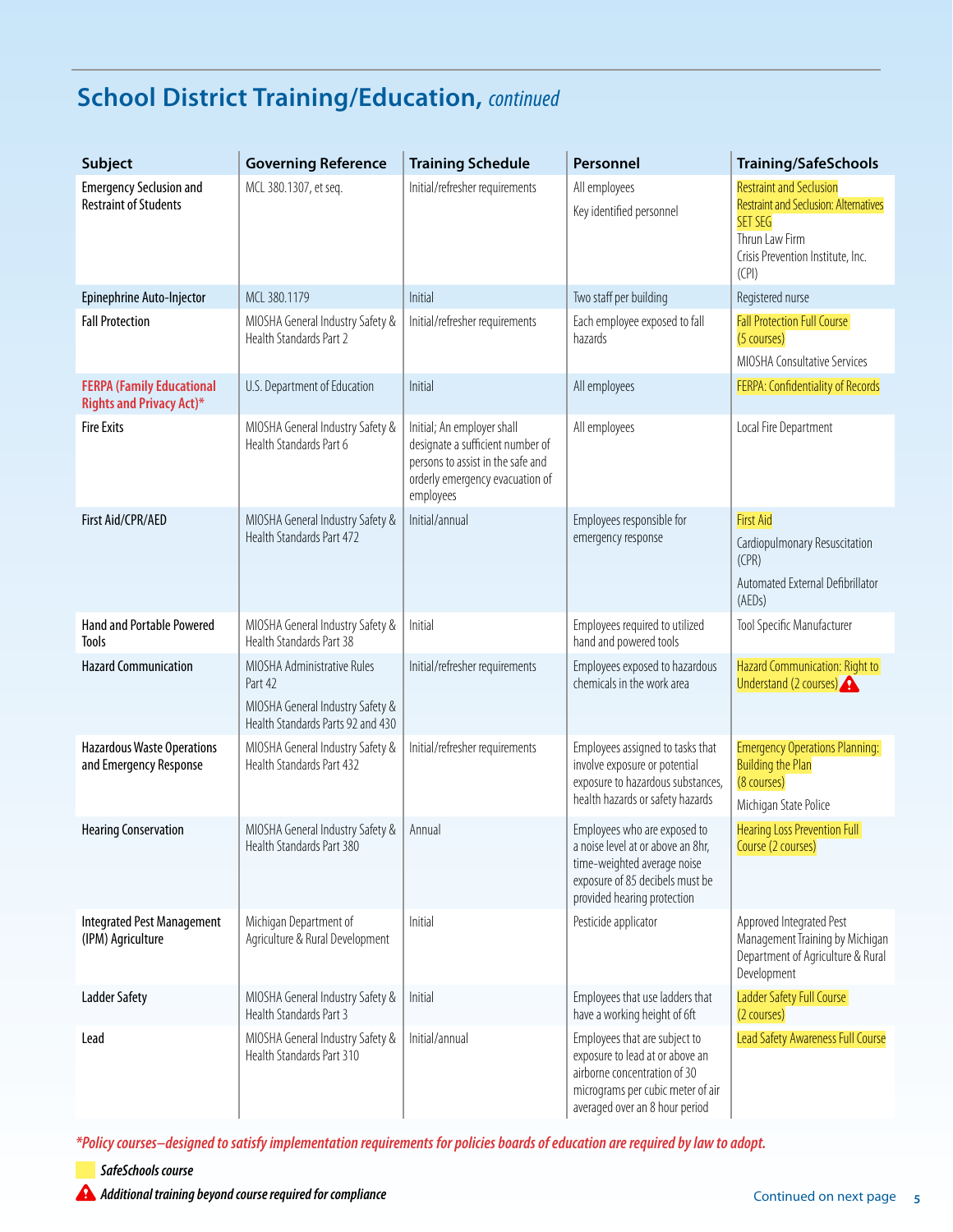### **School District Training/Education,** *continued*

| Subject                                        | <b>Governing Reference</b>                                    | <b>Training Schedule</b>                                                                | Personnel                                                                                           | <b>Training/SafeSchools</b>                                     |
|------------------------------------------------|---------------------------------------------------------------|-----------------------------------------------------------------------------------------|-----------------------------------------------------------------------------------------------------|-----------------------------------------------------------------|
| Lockdown/Shelter in Place*                     | MCI 29.19                                                     | Annual                                                                                  | All employees                                                                                       | Michigan State Police                                           |
| Lockout/Tagout                                 | MIOSHA General Industry Safety &<br>Health Standards Part 85  | Initial/refresher requirements.<br>Authorized employees must<br>receive annual training | Affected and authorized<br>employees                                                                | Lockout/Tagout: Energy Release<br><b>Full Course</b>            |
| <b>Machine Guarding</b>                        | MIOSHA General Industry Safety &<br>Health Standards Part 1   | <b>Initial</b>                                                                          | Employees who have exposure to<br>machines                                                          | Machine specific manufacturer                                   |
| Personal Protective Equipment                  | MIOSHA General Industry Safety &<br>Health Standards Part 33  | Initial/refresher requirements                                                          | Employees required to wear<br>personal protective equipment                                         | Personal Protective Equipment<br>(PPE) Full Course (2 courses)  |
| <b>Powered Industrial Truck</b>                | MIOSHA General Industry Safety &<br>Health Standards Part 21  | Initial/every 3 years/refresher<br>requirements                                         | Employees expected to operate<br>truck                                                              | Forklift Safety<br>Lift manufacturer                            |
| Recordkeeping                                  | MIOSHA Administrative Rules<br>Part 11                        | Initial                                                                                 | Employees responsible for<br>recordkeeping and recording of<br>employee injuries and illnesses      | MIOSHA Consultative Services<br>SET SEG Loss Control Consultant |
| <b>Respirator Protection</b>                   | MIOSHA General Industry Safety &<br>Health Standards Part 451 | Initial/annual/upon change                                                              | Employees required to use<br>respirators                                                            | <b>Respiratory Protection Full Course</b>                       |
| <b>Safety Drills</b>                           | PA 12 of 2014                                                 | Annual                                                                                  | Administrators                                                                                      | Michigan State Police                                           |
| <b>Sexual Harassment/Sexual</b><br>Misconduct* | MCL 380.1300a                                                 | Annual                                                                                  | All employees                                                                                       | Sexual Harassment:<br>Staff to Staff (7 courses)                |
| <b>Sports Concussions</b>                      | Public Acts 342 and 343 of 2012                               | Initial                                                                                 | Coaches and any employees,<br>volunteers or other adults involved<br>with a youth athletic activity | Michigan Department of<br>Community Health                      |
| <b>Spray Finishing</b>                         | MIOSHA General Industry Safety &<br>Health Standards Part 76  | Initial                                                                                 | Employees who do this task                                                                          | MIOSHA Consultative Services                                    |
| Supervisor's Continuing<br>Education           | MCI 257.1851                                                  | Initial year supervising and every<br>other year following                              | Transportation supervisors                                                                          | Michigan Department of<br>Education                             |
| <b>Underground Storage Tanks</b>               | International Code Council (ICC)                              | <b>Initial</b>                                                                          | Class "C" operators                                                                                 | International Code Council (ICC)                                |
| Weapons*                                       | MCL 380.1311                                                  | Initial                                                                                 | All employees                                                                                       | Visual Weapons Screening<br>Michigan State Police               |

*\*Policy courses–designed to satisfy implementation requirements for policies boards of education are required by law to adopt.*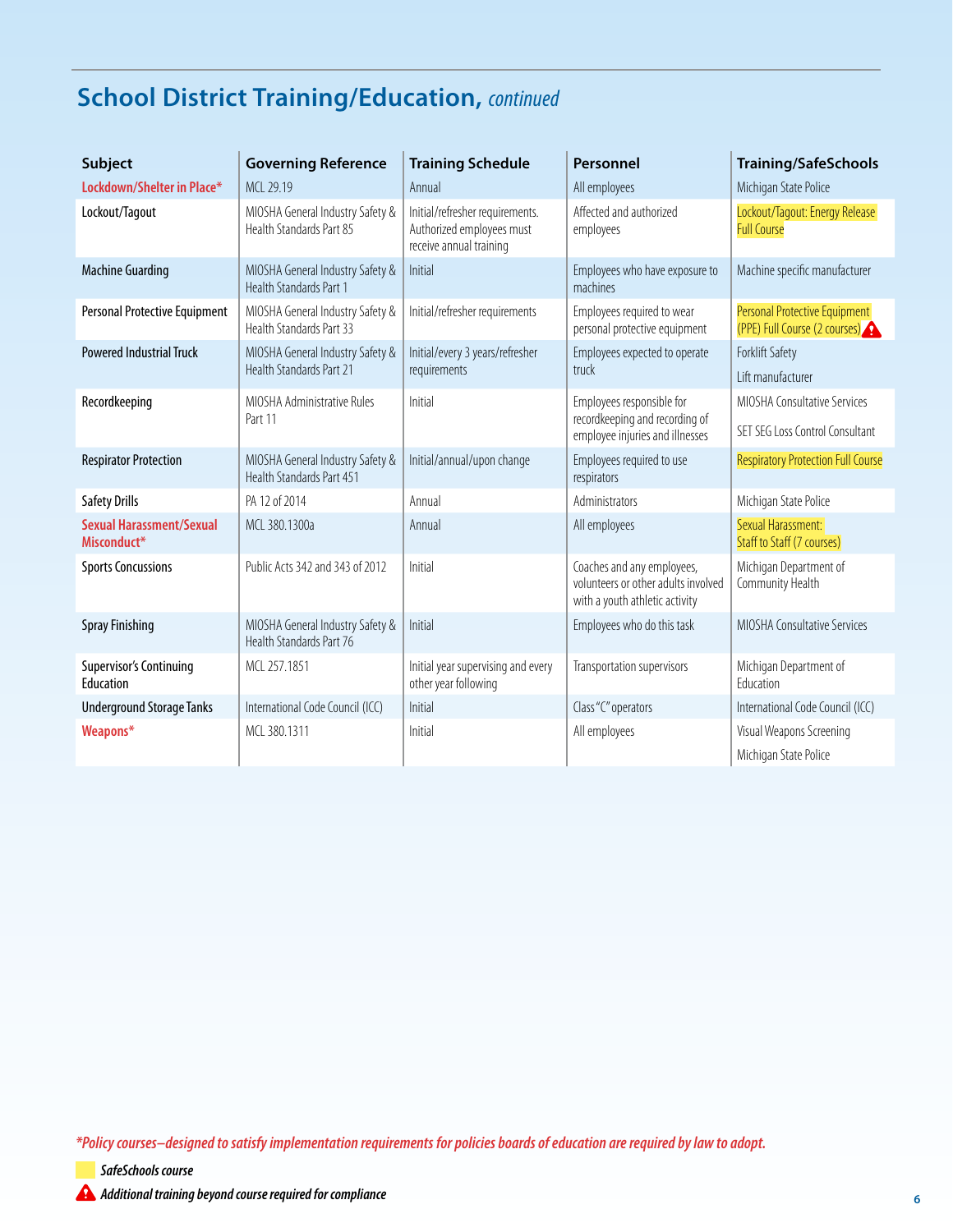## <span id="page-6-0"></span>**Training for** All Employees

| Subject                                                             | <b>Governing Reference</b>                                      | <b>Training Schedule</b>                                                                                                                                                                                                                                                       | Personnel                                          | <b>Training/SafeSchools</b>                                                                                                                                                |
|---------------------------------------------------------------------|-----------------------------------------------------------------|--------------------------------------------------------------------------------------------------------------------------------------------------------------------------------------------------------------------------------------------------------------------------------|----------------------------------------------------|----------------------------------------------------------------------------------------------------------------------------------------------------------------------------|
| <b>Bullying/Cyber Bullying*</b>                                     | MCL 380.1310b<br>PA 478                                         | Initial/annual                                                                                                                                                                                                                                                                 | Administrators, school<br>employees and volunteers | <b>Bullying: Recognition &amp; Response</b><br>(4 courses)                                                                                                                 |
| <b>Corporal Punishment*</b>                                         | MCL 380.1312                                                    | Initial/annual                                                                                                                                                                                                                                                                 | All employees                                      | Model Code of Student<br>Conduct 2014<br>Michigan Department of<br>Education                                                                                               |
| <b>Disaster and Emergency</b><br>Management                         | MIOSHA General Duty, NFPA 1600<br>Disaster/Emergency Management | Annual                                                                                                                                                                                                                                                                         | All employees                                      | <b>Emergency Operations Planning:</b><br>Building the Plan (14 courses)<br>Michigan State Police                                                                           |
| <b>Emergency Seclusion and</b><br><b>Restraint of Students</b>      | MCL 380.1307, et seq.                                           | Initial/refresher requirements                                                                                                                                                                                                                                                 | All employees<br>Key identified personnel          | <b>Seclusion and Restraint Awareness</b><br><b>Restraint and Seclusion: Alternatives</b><br><b>SET SEG</b><br>Thrun Law Firm<br>Crisis Prevention Institute, Inc.<br>(CPI) |
| <b>FERPA (Family Educational</b><br><b>Rights and Privacy Act)*</b> | U.S. Department of Education                                    | Initial                                                                                                                                                                                                                                                                        | All employees                                      | <b>FERPA: Confidentiality of Records</b>                                                                                                                                   |
| <b>Fire Exits</b>                                                   | MIOSHA General Industry Safety &<br>Health Standards Part 6     | Initial - An employer shall<br>designate a sufficient number of<br>persons to assist in the<br>safe and orderly emergency<br>evacuation of employees.<br>Employers must train employees<br>on the fire hazards of the materials<br>and processes to which they are<br>exposed. | All employees                                      | Local fire department                                                                                                                                                      |
| Lockdown/Shelter in Place*                                          | MCL 29.19                                                       | Annual                                                                                                                                                                                                                                                                         | All employees                                      | Michigan State Police                                                                                                                                                      |
| <b>Sexual Harassment/Sexual</b><br>Misconduct*                      | MCL 380.1300a                                                   | Annual                                                                                                                                                                                                                                                                         | All employees                                      | Sexual Harassment: Staff to Staff<br>(7 courses)                                                                                                                           |
| Weapons*                                                            | MCL 380.1311                                                    | Initial                                                                                                                                                                                                                                                                        | All employees                                      | Visual Weapons Screening<br>Michigan State Police                                                                                                                          |
| <b>Title IX Overview</b>                                            |                                                                 | Initial/annual                                                                                                                                                                                                                                                                 | All employees<br>Key identified personnel          | Examining New Title IX Rules,<br>Core Considerations, and<br><b>Potential Pitfalls</b>                                                                                     |

*\*Policy courses–designed to satisfy implementation requirements for policies boards of education are required by law to adopt.*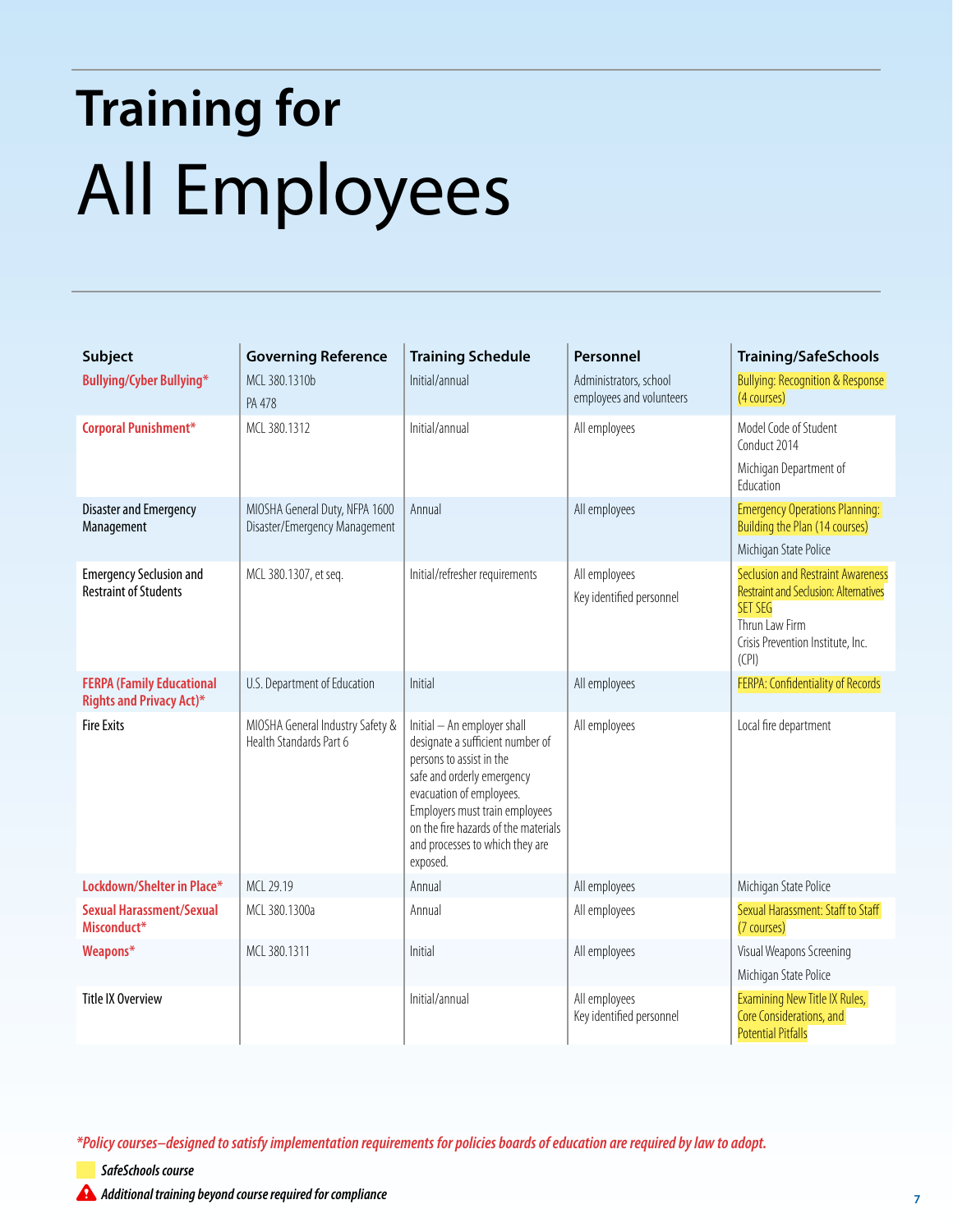## <span id="page-7-0"></span>**Training for** Administrators

| Subject                           | <b>Governing Reference</b>                                                                                    | <b>Training Schedule</b>                                                                            | Personnel                                                                                      | <b>Training/SafeSchools</b>                                                                                                                                               |
|-----------------------------------|---------------------------------------------------------------------------------------------------------------|-----------------------------------------------------------------------------------------------------|------------------------------------------------------------------------------------------------|---------------------------------------------------------------------------------------------------------------------------------------------------------------------------|
| <b>Bloodborne Pathogens</b>       | MIOSHA General Industry Safety &<br>Health Standards Part 554                                                 | Initial/annual                                                                                      | Category A employees                                                                           | <b>Bloodborne Pathogens</b><br><b>Exposure Prevention: Teachers and</b><br>Administration (4 courses)<br>MIOSHA Bloodborne Infectious<br>Diseases Online Training Program |
| <b>Child Abuse Identification</b> | MCL 722.623                                                                                                   | Initial/annual                                                                                      | Social workers, teachers, school<br>personnel, child care providers                            | Child Abuse: Identification &<br>Intervention (3 courses)                                                                                                                 |
| Drug/Alcohol Awareness            | U.S. Department of Transportation                                                                             | <b>Initial</b>                                                                                      | Drivers, supervisors, employees<br>who drive district vehicles                                 | <b>Reasonable Suspicion for Drug</b><br>and Alcohol Use in the Workplace<br>(2 courses)<br>U.S. Department of Transportation                                              |
| First Aid/CPR/AED                 | MIOSHA General Industry Safety &<br>Health Standards Part 472                                                 | Initial/annual                                                                                      | Employees responsible for<br>emergency response                                                | First Aid<br>Cardiopulmonary Resuscitation<br>(CPR)<br>Automated External Defibrillator<br>(AEDs)                                                                         |
| <b>Hazard Communication</b>       | MIOSHA Administrative Rules<br>Part 42<br>MIOSHA General Industry Safety &<br>Health Standards Parts 92 & 430 | Initial and whenever a new<br>physical or health hazard is<br>introduced into employee work<br>area | Employees exposed to hazardous<br>chemicals in the work area                                   | Hazard Communication: Right to<br>Understand (2 courses)                                                                                                                  |
| Recordkeeping                     | MIOSHA Administrative Rules<br>Part 11                                                                        | Initial                                                                                             | Employees responsible for<br>recordkeeping and recording of<br>employee injuries and illnesses | <b>MIOSHA Consultative Services</b><br>SET SEG Loss Control Consultant                                                                                                    |
| <b>Safety Drills</b>              | PA 12 of 2014                                                                                                 | Annual                                                                                              | <b>Administrators</b>                                                                          | Michigan State Police                                                                                                                                                     |
| <b>Title IX Overview</b>          |                                                                                                               | Initial/annual                                                                                      | All employees<br>Key identified personnel                                                      | <b>Examining New Title IX Rules,</b><br>Core Considerations, and<br><b>Potential Pitfalls</b>                                                                             |

#### **Recommended Training**

#### **Training/SafeSchools**

| Accident reporting/investigation process | SET SEG Loss Control Consultant                                |
|------------------------------------------|----------------------------------------------------------------|
| Diversity awareness                      | Diversity Awareness (2 courses)                                |
| Seizure awareness                        | Health Emergencies: Seizure Awareness                          |
| Diabetes awareness                       | Health Emergencies: Diabetes Awareness                         |
| Life threatening allergies               | Health Emergencies: Life Threatening Allergies                 |
| Asthma awareness                         | Health Emergencies: Asthma Awareness                           |
| Managing tragedy                         | Managing the Aftermath of a Tragedy: Administrators            |
| Youth suicide awareness                  | Youth Suicide: Awareness & Prevention: Full Course (2 courses) |
| Record confidentiality                   | <b>HIPAA Overview</b>                                          |
| General safety                           | General Safety Orientation                                     |
|                                          |                                                                |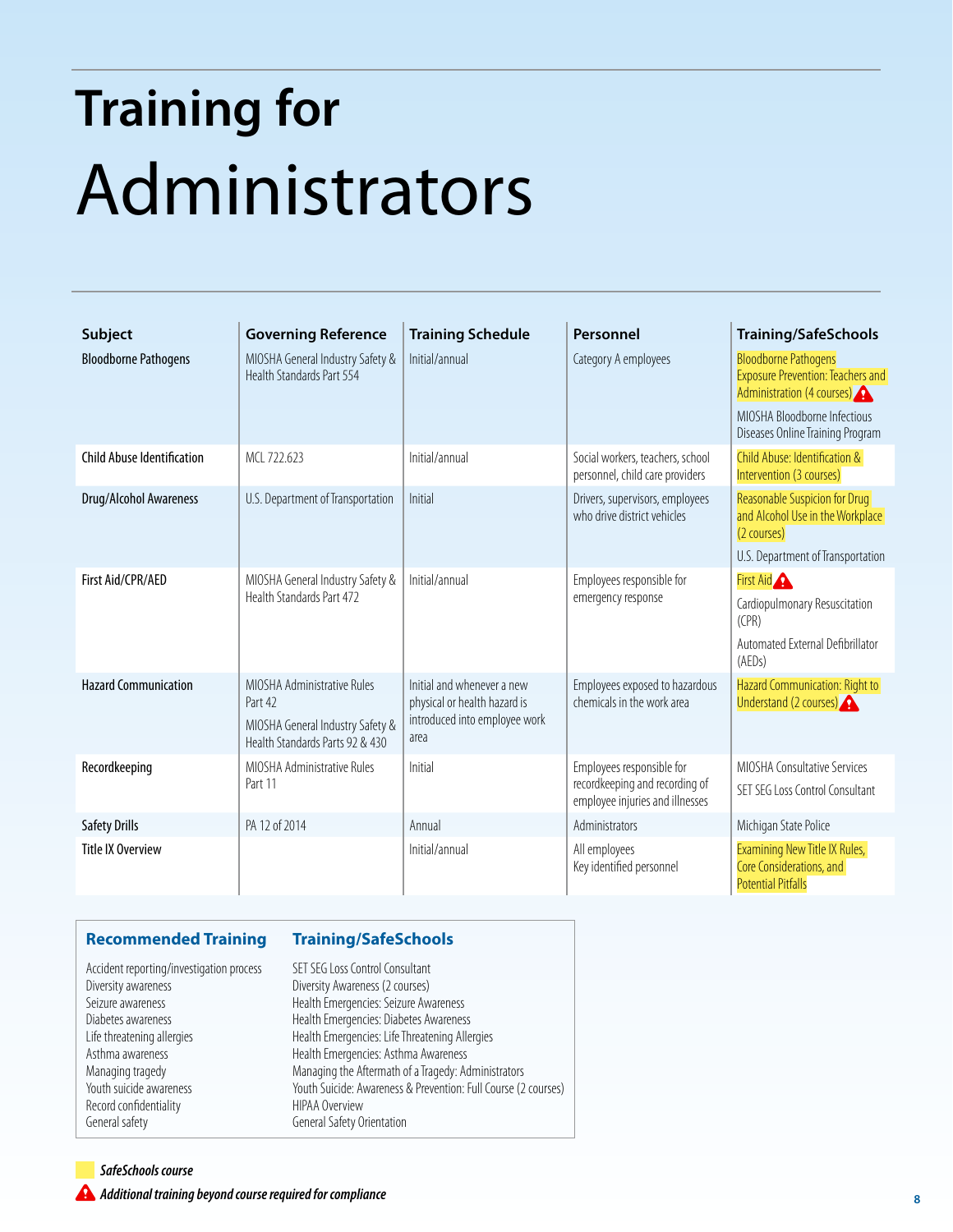## <span id="page-8-0"></span>**Training for** Teachers

| <b>Subject</b>                    | <b>Governing Reference</b>                                          | <b>Training Schedule</b>                                               | Personnel                                                                                           | <b>Training/SafeSchools</b>                                                                    |
|-----------------------------------|---------------------------------------------------------------------|------------------------------------------------------------------------|-----------------------------------------------------------------------------------------------------|------------------------------------------------------------------------------------------------|
| <b>Bloodborne Pathogens</b>       | MIOSHA General Industry Safety &<br>Health Standards Part 554       | Initial/annual                                                         | Category A employees                                                                                | <b>Bloodborne Pathogens Exposure</b><br>Prevention: Teachers and<br>Administration (4 courses) |
|                                   |                                                                     |                                                                        |                                                                                                     | MIOSHA Bloodborne Infectious<br>Diseases Online Training Program                               |
| <b>Child Abuse Identification</b> | MCL 722.623                                                         | Initial/annual                                                         | Social workers, teachers, school<br>personnel, child care providers                                 | Child Abuse: Identification &<br>Intervention (4 courses)                                      |
| First Aid/CPR/AED                 | MIOSHA General Industry Safety &<br>Health Standards Part 472       | Initial/annual                                                         | Employees responsible for<br>emergency response                                                     | <b>First Aid</b><br>Cardiopulmonary Resuscitation<br>(CPR)<br>Automated External Defibrillator |
|                                   |                                                                     |                                                                        |                                                                                                     | (AED <sub>s</sub> )                                                                            |
| <b>Hazard Communication</b>       | MIOSHA Administrative Rules<br>Part 42                              | Initial/whenever a new physical<br>or health hazard is introduced into | Employees exposed to hazardous<br>chemicals in the work area                                        | Hazard Communication: Right to<br>Understand (2 courses)                                       |
|                                   | MIOSHA General Industry Safety &<br>Health Standards Parts 92 & 430 | employee work area                                                     |                                                                                                     |                                                                                                |
| <b>Sports Concussions</b>         | Public Acts 342 and 343 of 2012                                     | <b>Initial</b>                                                         | Coaches and any employees,<br>volunteers or other adults involved<br>with a youth athletic activity | Michigan Department of<br>Community Health                                                     |

#### **Recommended Training**

**Training/SafeSchools**

Accident reporting Back safety and lifting techniques Seizure awareness Diabetes awareness Life threatening allergies Asthma awareness Slip/fall prevention General safety

SET SEG Loss Control Consultant Back Injury & Lifting: Teachers and Administration Health Emergencies: Seizure Awareness Health Emergencies: Diabetes Awareness Health Emergencies: Life Threatening Allergies Health Emergencies: Asthma Awareness Slips, Trips & Falls: Teachers & Administration General Safety Orientation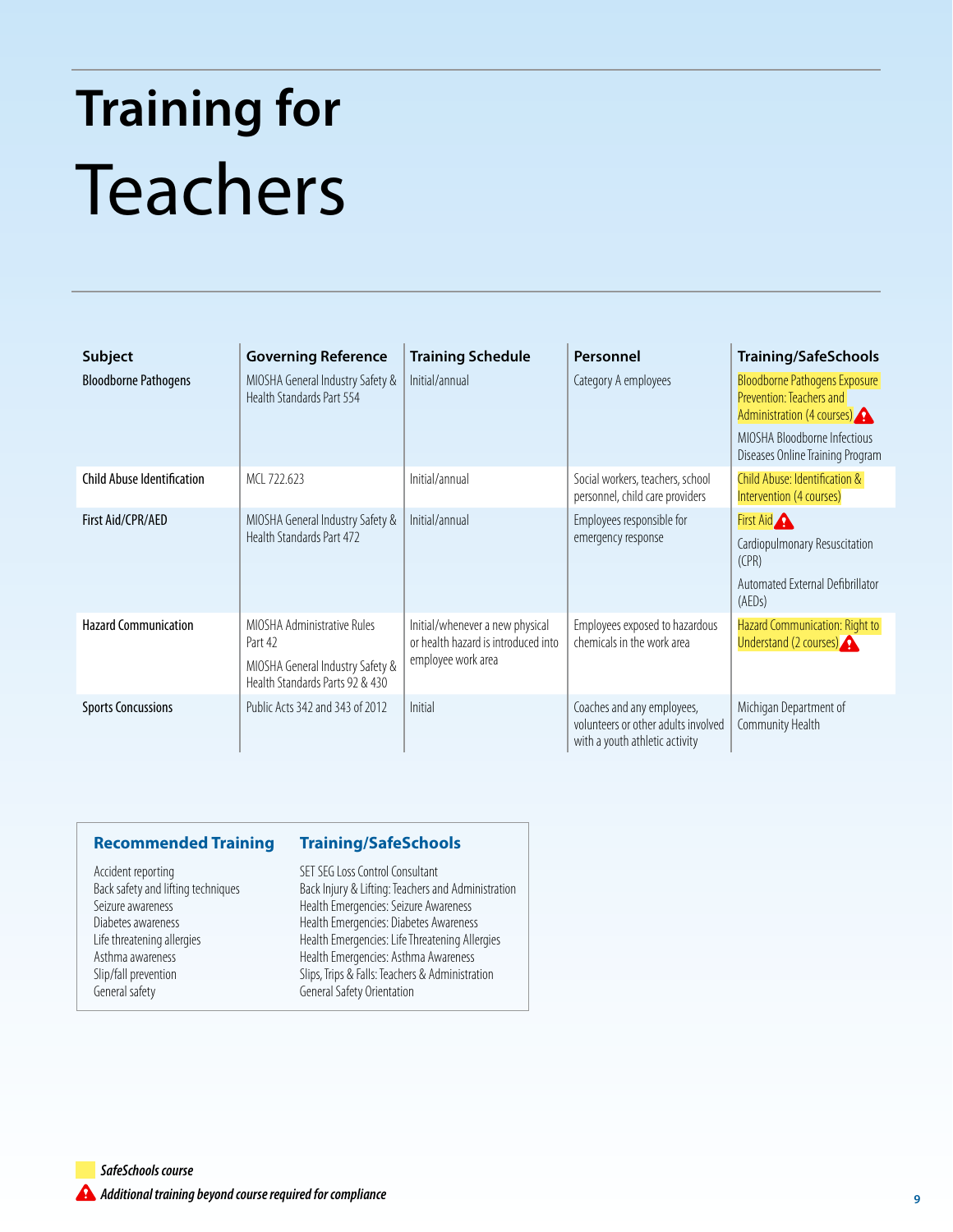## <span id="page-9-0"></span>**Training for** Transportation

| <b>Subject</b><br><b>Beginning School Bus Driver</b> | <b>Governing Reference</b><br>MCI 257.1849<br>MCL 257.1851                                                    | <b>Training Schedule</b><br>Initial, plus 6 CEUs within 2 years                               | Personnel<br>Beginning bus drivers                             | <b>Training/SafeSchools</b><br>Michigan Department of<br>Education                                                                        |
|------------------------------------------------------|---------------------------------------------------------------------------------------------------------------|-----------------------------------------------------------------------------------------------|----------------------------------------------------------------|-------------------------------------------------------------------------------------------------------------------------------------------|
| <b>Bloodborne Pathogens</b>                          | MIOSHA General Industry Safety &<br>Health Standards Part 554                                                 | Initial/annual                                                                                | Category A employees                                           | <b>Bloodborne Pathogens Exposure</b><br><b>Prevention (4 courses)</b><br>MIOSHA Bloodborne Infectious<br>Diseases Online Training Program |
| <b>Continuing School Bus Driver</b>                  | MCL 257.1849<br>MCL 257.1851                                                                                  | Within 2 years of completion of<br>beginning course plus 6 CEUs.<br>Required every other year | <b>Bus drivers</b>                                             | Michigan Department of<br><b>Fducation</b>                                                                                                |
| Drug/Alcohol Awareness                               | U.S. Department of Transportation                                                                             | Initial                                                                                       | Drivers, supervisors, employees<br>who drive district vehicles | Reasonable Suspicion for Drug<br>and Alcohol Use in the Workplace<br>$(2 \text{ courses})$<br>U.S. Department of Transportation           |
| First Aid/CPR/AED                                    | MIOSHA General Industry Safety &<br>Health Standards Part 472                                                 | Initial/annual                                                                                | Employees responsible for<br>emergency response                | <b>First Aid</b><br>Cardiopulmonary Resuscitation<br>(CPR)<br>Automated External Defibrillator<br>(AEDs)                                  |
| <b>Hazard Communication</b>                          | MIOSHA Administrative Rules<br>Part 42<br>MIOSHA General Industry Safety &<br>Health Standards Parts 92 & 430 | Initial/whenever a new physical<br>or health hazard is introduced into<br>employee work area  | Employees exposed to hazardous<br>chemicals in the work area   | Hazard Communication: Right to<br>Understand (2 courses)                                                                                  |
| <b>Supervisor's Continuing</b><br>Education          | MCL 257.1851                                                                                                  | Initial year supervising and every<br>other year following                                    | Transportation supervisors                                     | Michigan Department of<br>Education                                                                                                       |

#### **Recommended Training**

**Training/SafeSchools**

| SET SEG Loss Control Consultant                         |
|---------------------------------------------------------|
| Back Injury & Lifting: Transportation                   |
| Michigan State Police                                   |
| Defensive Driving                                       |
| Special Education Transportation: Evacuation Planning   |
| Health Emergencies: Seizure Awareness                   |
| Health Emergencies: Diabetes Awareness                  |
| Health Emergencies: Life Threatening                    |
| Health Emergencies: Asthma Awareness                    |
| Slips, Trips & Falls: Complete (3 courses)              |
| Special Education Transportation: Wheelchair Securement |
| General Safety Orientation                              |
|                                                         |

*SafeSchools course*

*Additional training beyond course required for compliance*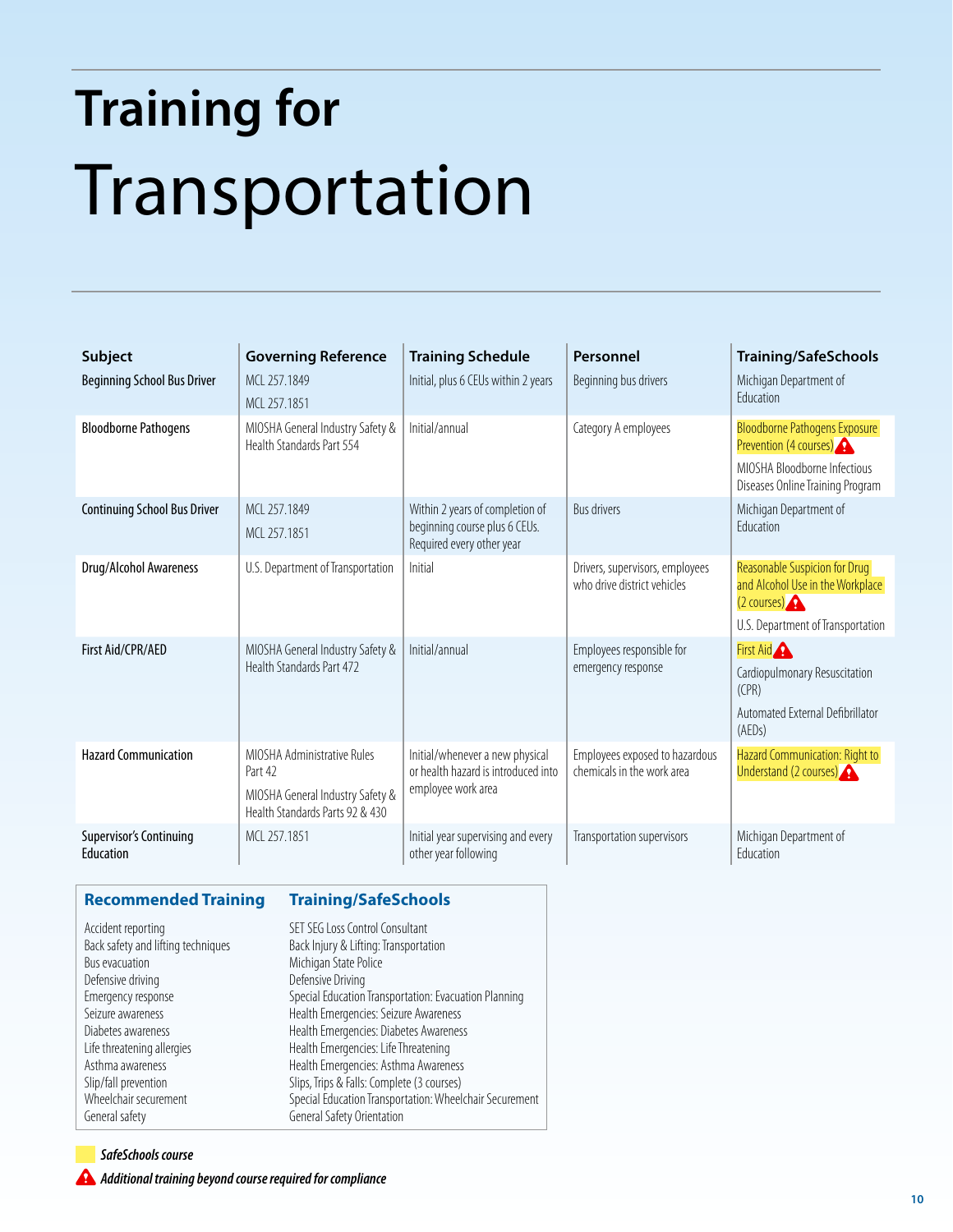## <span id="page-10-0"></span>**Training for** Bus Garage

| <b>Subject</b>                                              | <b>Governing Reference</b>                                          | <b>Training Schedule</b>                                                                                                                                                                                                      | Personnel                                                                                              | <b>Training/SafeSchools</b>                                                                                               |
|-------------------------------------------------------------|---------------------------------------------------------------------|-------------------------------------------------------------------------------------------------------------------------------------------------------------------------------------------------------------------------------|--------------------------------------------------------------------------------------------------------|---------------------------------------------------------------------------------------------------------------------------|
| <b>Automotive Service Operations</b>                        | MIOSHA General Industry Safety &<br>Health Standards Part 72        | Initial                                                                                                                                                                                                                       | Employees where vehicles or<br>tire and wheel assemblies are<br>serviced, repaired or salvaged         | <b>MIOSHA Consultative Services</b>                                                                                       |
| <b>Bloodborne Pathogens</b>                                 | MIOSHA General Industry Safety &<br>Health Standards Part 554       | Initial/annual                                                                                                                                                                                                                | Category A employees                                                                                   | <b>Bloodborne Pathogens Exposure</b><br>Prevention: Complete and<br>Refresher (4 courses)<br>MIOSHA Bloodborne Infectious |
|                                                             |                                                                     |                                                                                                                                                                                                                               |                                                                                                        | Diseases Online Training Program                                                                                          |
| <b>Electrical Safety</b>                                    | MIOSHA General Industry Safety &<br>Health Standards Part 40        | Initial                                                                                                                                                                                                                       | Employees who face risk of<br>electrical shock and others<br>exposed                                   | <b>Electrical Safety Full Course and</b><br>Primer (2 courses)                                                            |
| First Aid/CPR/AED                                           | MIOSHA General Industry Safety &<br>Health Standards Part 472       | Initial/annual                                                                                                                                                                                                                | Employees responsible for<br>emergency response                                                        | <b>First Aid</b><br>Cardiopulmonary Resuscitation<br>(CPR)                                                                |
|                                                             |                                                                     |                                                                                                                                                                                                                               |                                                                                                        | Automated External Defibrillator<br>(AEDs)                                                                                |
| <b>Hand and Portable Powered</b><br><b>Tools</b>            | MIOSHA General Industry Safety &<br>Health Standards Part 38        | Initial                                                                                                                                                                                                                       | Employees required to utilize hand<br>and powered tools                                                | Tool Specific Manufacturer                                                                                                |
| <b>Hazard Communication</b>                                 | MIOSHA Administrative Rules<br>Part 42                              | Initial/whenever a new physical or<br>health hazard is introduced to the                                                                                                                                                      | Employees exposed to hazardous<br>chemicals in the work area                                           | Hazard Communication: Right to<br>Understand (2 courses)                                                                  |
|                                                             | MIOSHA General Industry Safety &<br>Health Standards Parts 92 & 430 | work area                                                                                                                                                                                                                     |                                                                                                        |                                                                                                                           |
| <b>Hazardous Waste Operations</b><br>and Emergency Response | MIOSHA General Industry Safety &<br>Health Standards Part 432       | Initial/whenever there is a change<br>in process or response                                                                                                                                                                  | Employees assigned to tasks that<br>involve exposure or potential<br>exposure to hazardous substances, | <b>Emergency Operations Planning:</b><br><b>Building the Plan</b><br>(8 courses)                                          |
|                                                             |                                                                     |                                                                                                                                                                                                                               | health hazards or safety hazards                                                                       | Michigan State Police                                                                                                     |
| Lockout/Tagout                                              | MIOSHA General Industry Safety &<br>Health Standards Part 85        | Initial/whenever there is a change<br>in machines, equipment processes<br>that present a new hazard, or<br>when there is a change in the<br>energy control procedures<br>Authorized employees must<br>receive annual training | Affected and authorized<br>employees                                                                   | Lockout/Tagout: Energy Release<br><b>Full Course</b>                                                                      |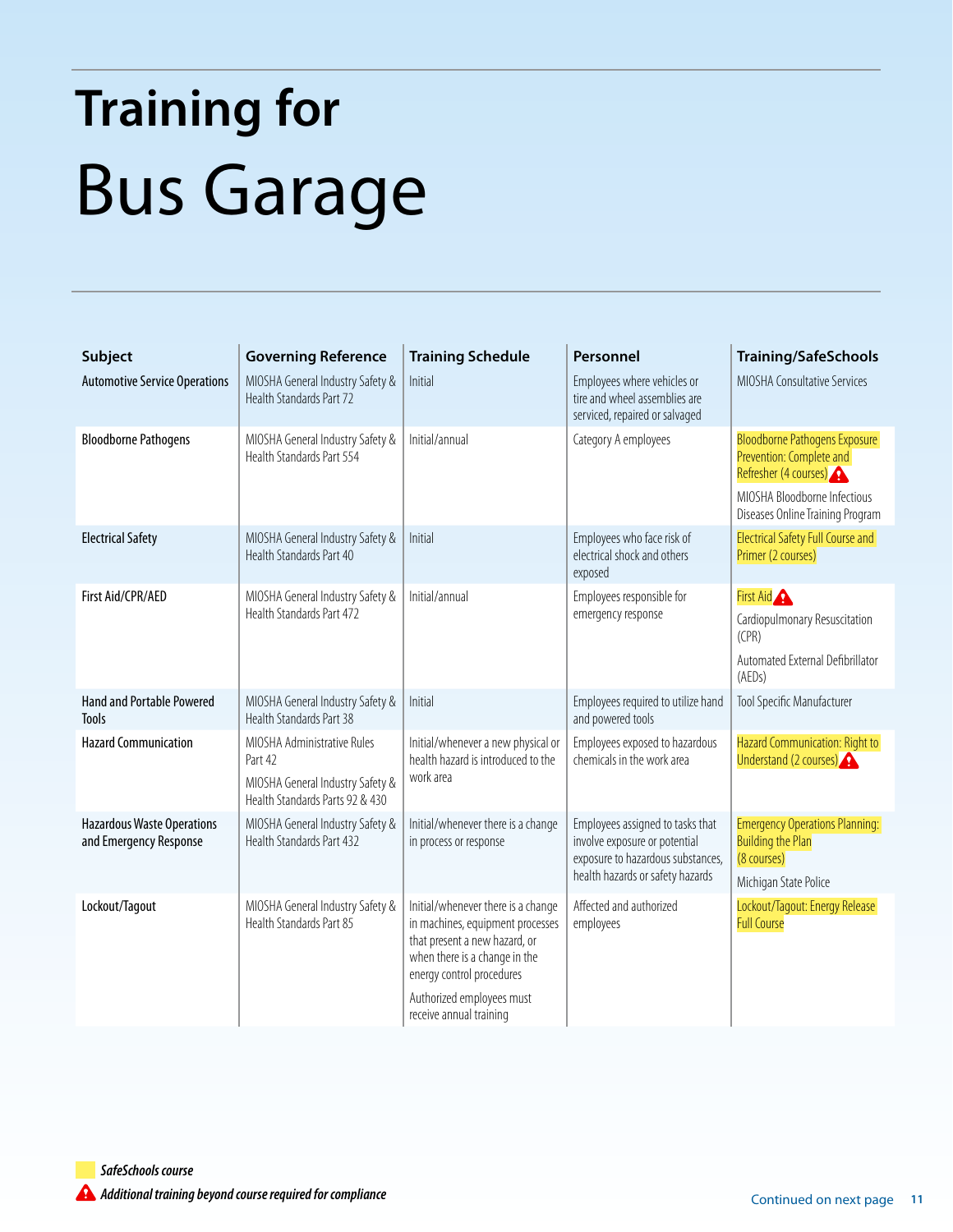### **Bus Garage,** *continued*

| <b>Subject</b><br><b>Personal Protective Equipment</b> | <b>Governing Reference</b><br>MIOSHA General Industry Safety &<br><b>Health Standards Part 33</b> | <b>Training Schedule</b><br>Initial/retrain when employer<br>suspects employee does not have<br>a understanding or skill required,<br>changes in the workplace and<br>equipment | Personnel<br>Employees required to wear<br>personal protective equipment | <b>Training/SafeSchools</b><br>Personal Protective Equipment<br>(PPE) Full Course (2 courses) |
|--------------------------------------------------------|---------------------------------------------------------------------------------------------------|---------------------------------------------------------------------------------------------------------------------------------------------------------------------------------|--------------------------------------------------------------------------|-----------------------------------------------------------------------------------------------|
| <b>Respirator Protection</b>                           | MIOSHA General Industry Safety &<br><b>Health Standards Part 451</b>                              | Annual/whenever there is a<br>change in workplace, type<br>of respirator or if there is an<br>indication the employee does<br>not have the appropriate<br>understanding         | Employees required to use<br>respirators                                 | <b>Respirator Protection Full Course</b>                                                      |
| <b>Spray Finishing</b>                                 | MIOSHA General Industry Safety &<br>Health Standards Part 76                                      | <b>Initial</b>                                                                                                                                                                  | Employees who do this task                                               | MIOSHA Consultative Services                                                                  |

#### **Recommended Training Training/SafeSchools**

Accident reporting Back safety and lifting techniques Slip/fall prevention General safety

SET SEG Loss Control Consultant Back Injury & Lifting: Transportation Slips, Trips & Falls: Complete (3 courses) General Safety Orientation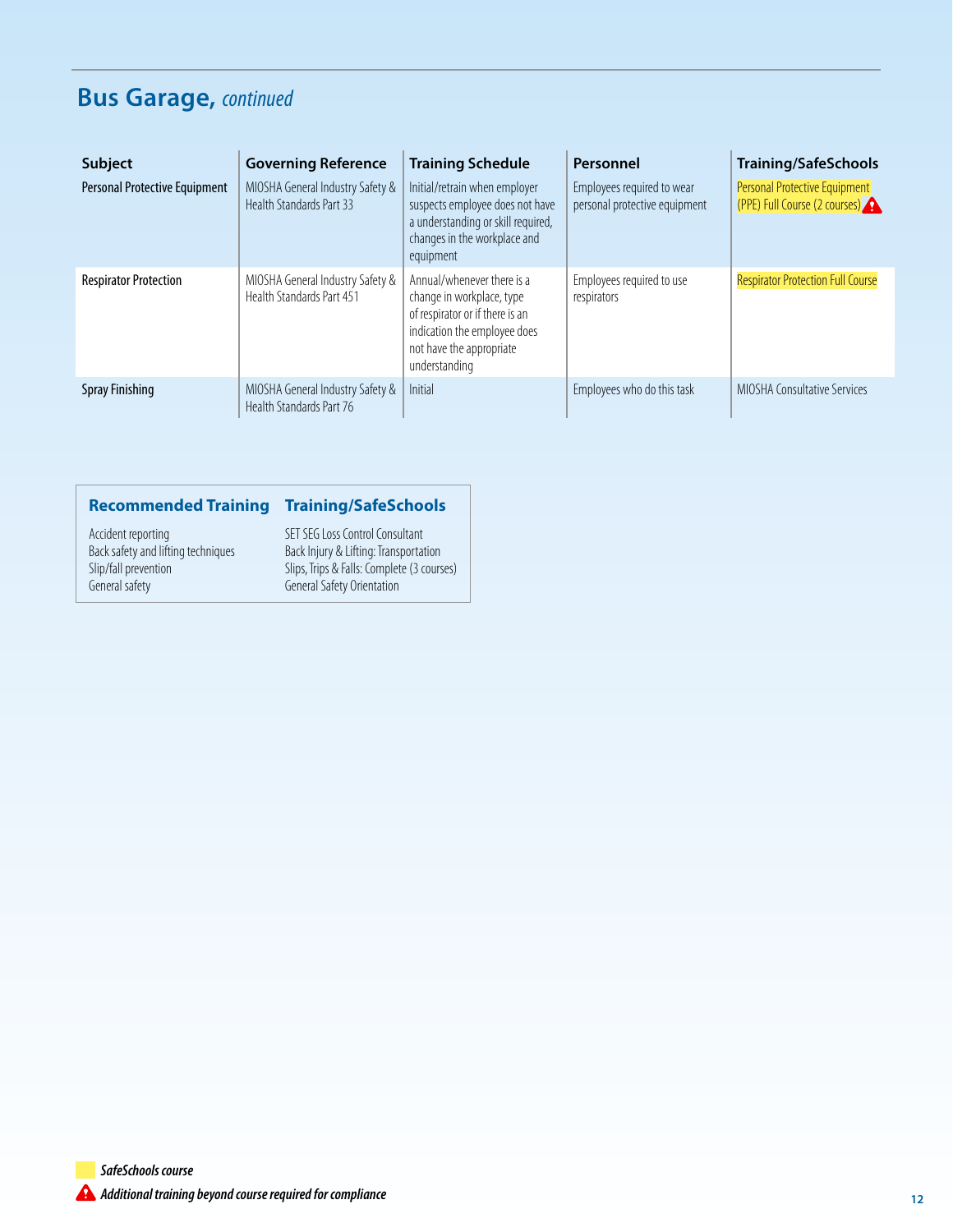## <span id="page-12-0"></span>**Training for** Athletic Director/Coaches

| <b>Subject</b>              | <b>Governing Reference</b>                                    | <b>Training Schedule</b> | Personnel                                                         | <b>Training/SafeSchools</b>                                                                   |
|-----------------------------|---------------------------------------------------------------|--------------------------|-------------------------------------------------------------------|-----------------------------------------------------------------------------------------------|
| <b>Bloodborne Pathogens</b> | MIOSHA General Industry Safety &<br>Health Standards Part 554 | Initial/annual           | Category A employees                                              | <b>Bloodborne Pathogens Exposure</b><br><b>Prevention (4 courses)</b>                         |
|                             |                                                               |                          |                                                                   | MIOSHA Bloodborne Infectious<br>Diseases Online Training Program                              |
| First Aid/CPR/AED           | MIOSHA General Industry Safety &<br>Health Standards Part 472 | Initial/annual           | Employees responsible for<br>emergency response                   | <b>First Aid</b>                                                                              |
|                             |                                                               |                          |                                                                   | Cardiopulmonary Resuscitation<br>(CPR)                                                        |
|                             |                                                               |                          |                                                                   | Automated External Defibrillator<br>(AEDs)                                                    |
| <b>Sports Concussions</b>   | Public Acts 342 and 343 of 2012                               | <b>Initial</b>           | Coaches and any employees,<br>volunteers or other adults involved | Michigan Department of                                                                        |
|                             |                                                               |                          | with a youth athletic activity                                    | Community Health                                                                              |
| <b>Title IX Overview</b>    |                                                               | Initial/annual           | All employees<br>Key identified personnel                         | <b>Examining New Title IX Rules,</b><br>Core Considerations, and<br><b>Potential Pitfalls</b> |

#### **Recommended Training**

Accident reporting Appropriate use of technology/communication Emergency response - weather conditions Seizure awareness Diabetes awareness Life threatening allergies Asthma awareness Supervision & safety General safety

#### **Training/SafeSchools**

SET SEG Loss Control Consultant Online Safety; What Every Educator Needs to Know (3 courses) Michigan State Police Health Emergencies: Seizure Awareness Health Emergencies: Diabetes Awareness Health Emergencies: Life Threatening Allergies Health Emergencies: Asthma Awareness Sports Supervision & Safety General Safety Orientation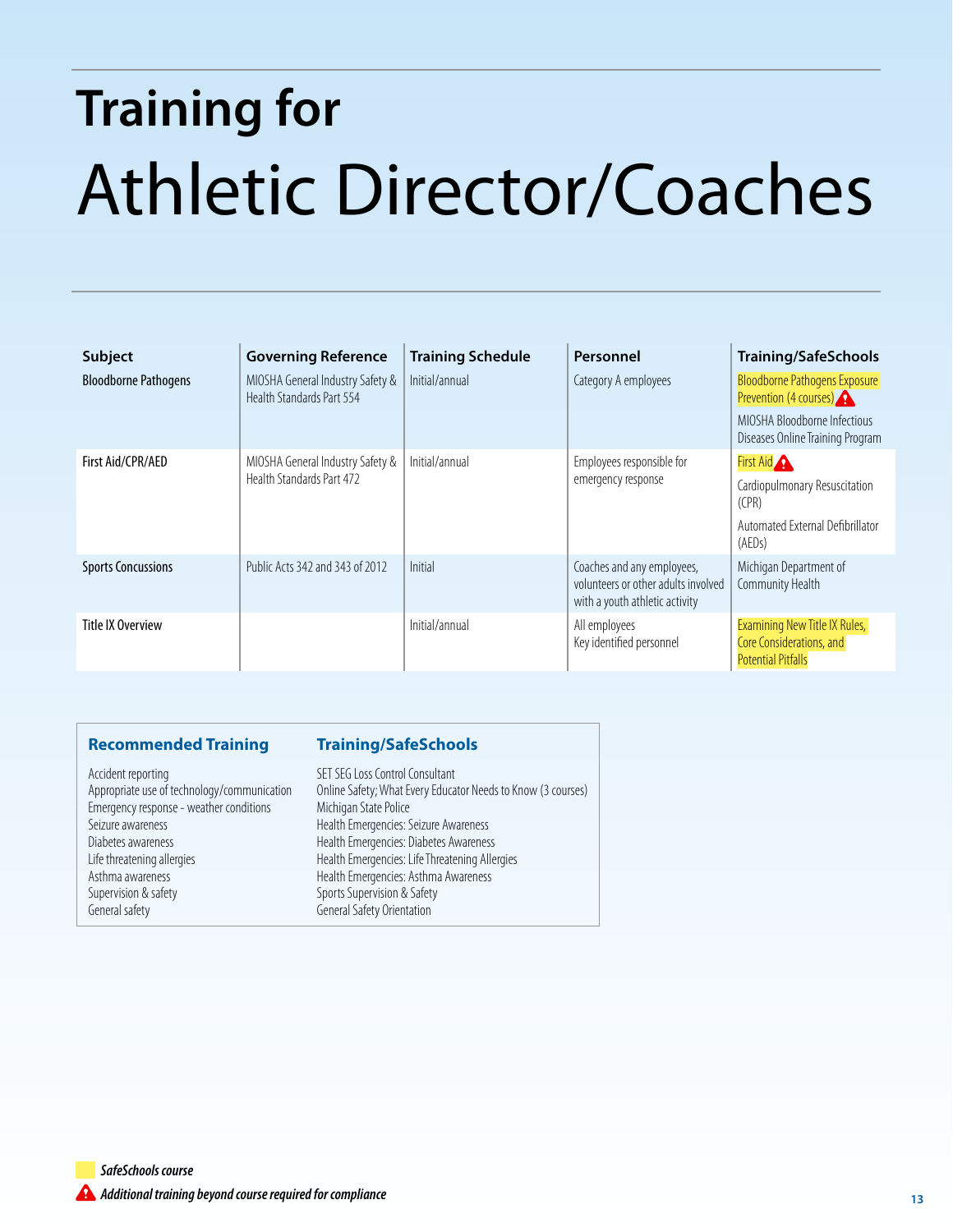## <span id="page-13-0"></span>**Training for** Food Service

| Subject                     | <b>Governing Reference</b>                                                                                    | <b>Training Schedule</b>       | Personnel                                                    | <b>Training/SafeSchools</b>                                                                              |
|-----------------------------|---------------------------------------------------------------------------------------------------------------|--------------------------------|--------------------------------------------------------------|----------------------------------------------------------------------------------------------------------|
| <b>Bloodborne Pathogens</b> | MIOSHA General Industry Safety &<br>Health Standards Part 554                                                 | Initial/annual                 | Category A employees                                         | <b>Bloodborne Pathogens Exposure</b><br>Prevention (4 courses)                                           |
|                             |                                                                                                               |                                |                                                              | MIOSHA Bloodborne Infectious<br>Diseases Online Training Program                                         |
| First Aid/CPR/AED           | MIOSHA General Industry Safety &<br>Health Standards Part 472                                                 | Initial/annual                 | Employees responsible for<br>emergency response              | <b>First Aid</b><br>Cardiopulmonary Resuscitation<br>(CPR)<br>Automated External Defibrillator<br>(AEDs) |
| <b>Hazard Communication</b> | MIOSHA Administrative Rules<br>Part 42<br>MIOSHA General Industry Safety &<br>Health Standards Parts 92 & 430 | Initial/refresher requirements | Employees exposed to hazardous<br>chemicals in the work area | <b>Hazard Communication: Right to</b><br>Understand (2 courses)                                          |

| <b>Training/SafeSchools</b>                         |
|-----------------------------------------------------|
| SET SEG Loss Control Consultant                     |
| Back Injury & Lifting: Nutrition Services           |
| SET SEG Loss Control Consultant                     |
| Health Emergencies: Seizure Awareness               |
| Health Emergencies: Diabetes Awareness              |
| Health Emergencies: Life Threatening Allergies      |
| Health Emergencies: Asthma Awareness                |
| Slips, Trips & Falls: Nutrition Services            |
| Health Emergencies: Choking & the Heimlich Maneuver |
| General Safety Orientation                          |
|                                                     |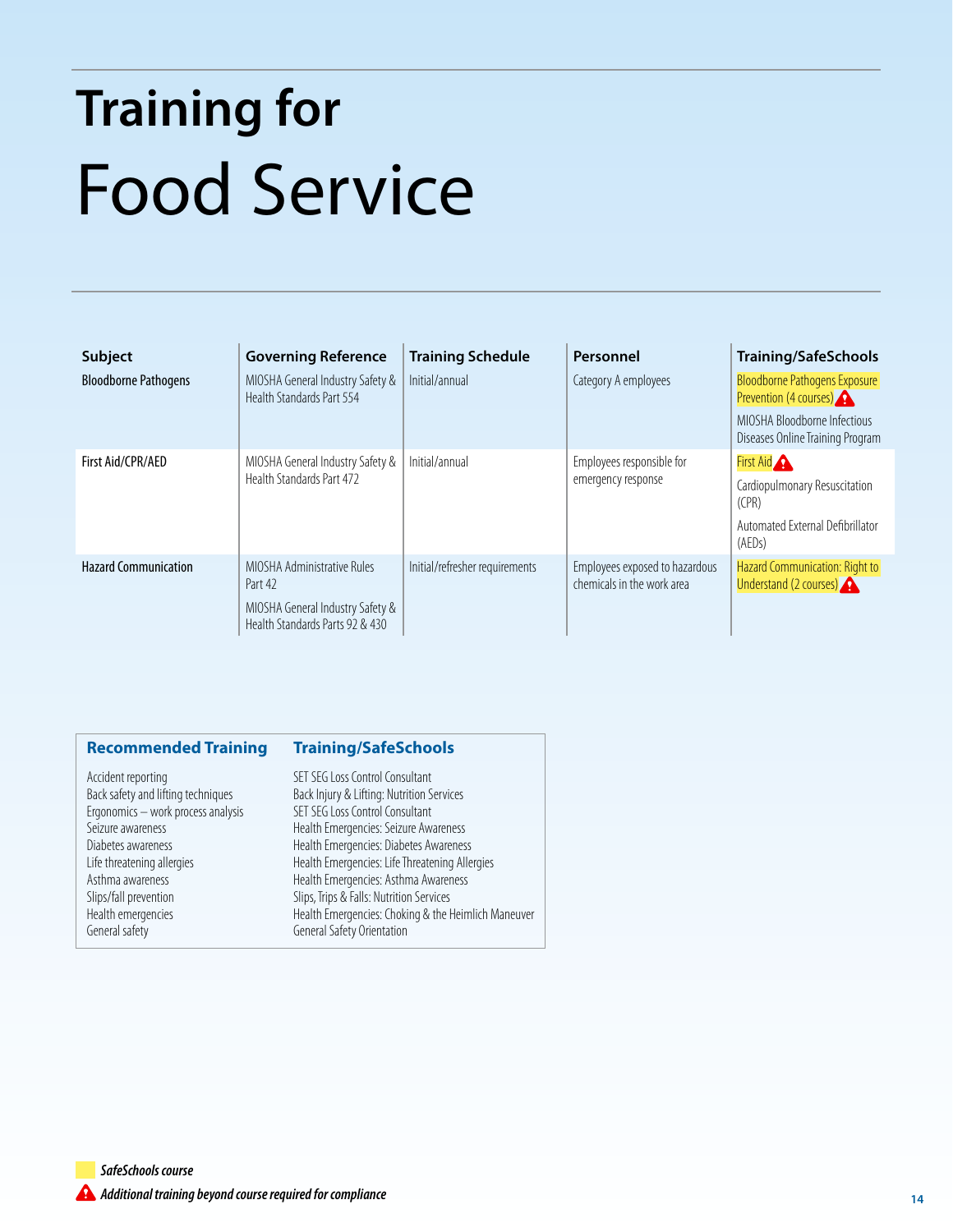### <span id="page-14-0"></span>**Training for** Maintenance/Custodial

| <b>Subject</b>                                              | <b>Governing Reference</b>                                                                                    | <b>Training Schedule</b>                                                                                                                                                                                            | Personnel                                                                                                                                                           | <b>Training/SafeSchools</b>                                                                                                                   |
|-------------------------------------------------------------|---------------------------------------------------------------------------------------------------------------|---------------------------------------------------------------------------------------------------------------------------------------------------------------------------------------------------------------------|---------------------------------------------------------------------------------------------------------------------------------------------------------------------|-----------------------------------------------------------------------------------------------------------------------------------------------|
| <b>Asbestos Awareness</b>                                   | MIOSHA General Industry Health<br>Standards Part 305                                                          | Initial/annual                                                                                                                                                                                                      | Employees with occupational<br>exposure                                                                                                                             | Asbestos Awareness K-12 Full 2<br>Hour (4 courses)                                                                                            |
|                                                             |                                                                                                               |                                                                                                                                                                                                                     |                                                                                                                                                                     | MIOSHA Consultative Services                                                                                                                  |
| <b>Bloodborne Pathogens</b>                                 | MIOSHA General Industry Safety &<br>Health Standards Part 554                                                 | Initial/annual                                                                                                                                                                                                      | Category A employees                                                                                                                                                | <b>Bloodborne Pathogens Exposure</b><br>Prevention: Custodial (4 courses)<br>MIOSHA Bloodborne Infectious<br>Diseases Online Training Program |
| <b>Confined Space</b>                                       | MIOSHA General Industry Safety &<br>Health Standards Parts 90 & 490                                           | Initial/refresher when there<br>is a change in permit space<br>operations that presents a hazard<br>not previously addressed through<br>training and when the employer<br>suspects inadequate employee<br>knowledge | Affected and authorized<br>employees attendants                                                                                                                     | MIOSHA Consultative Services<br>MIOSHA Bloodborne Infectious<br>Diseases Online Training Program                                              |
| <b>Electrical Safety</b>                                    | MIOSHA General Industry Safety &<br>Health Standards Part 40                                                  | Initial                                                                                                                                                                                                             | Employees who face risk of<br>electrical shock and others<br>exposed                                                                                                | <b>Electrical Safety Full Course and</b><br>Primer (2 courses)                                                                                |
| <b>Fall Protection</b>                                      | MIOSHA General Industry Safety &<br>Health Standards Part 2                                                   | Initial/when an employer believes<br>employee that has already<br>been trained does not have the<br>understanding or skill required                                                                                 | Each employee exposed to fall<br>hazards                                                                                                                            | <b>Fall Protection Full Course</b><br>(5 courses)<br><b>MIOSHA Consultative Services</b>                                                      |
| First Aid/CPR/AED                                           | MIOSHA General Industry Safety &<br>Health Standards Part 472                                                 | Initial/annual                                                                                                                                                                                                      | Employees responsible for<br>emergency response                                                                                                                     | <b>First Aid</b><br>Cardiopulmonary Resuscitation<br>(CPR)<br>Automated External Defibrillator<br>(AEDs)                                      |
| <b>Hazard Communication</b>                                 | MIOSHA Administrative Rules<br>Part 42<br>MIOSHA General Industry Safety &<br>Health Standards Parts 92 & 430 | Initial/whenever a new physical or<br>health hazard is introduced to the<br>work area                                                                                                                               | Employees exposed to hazardous<br>chemicals in the work area                                                                                                        | Hazard Communication: Right to<br>Understand (2 courses)                                                                                      |
| <b>Hazardous Waste Operations</b><br>and Emergency Response | MIOSHA General Industry Safety &<br>Health Standards Part 432                                                 | Initial/whenever there is a change<br>in process or response                                                                                                                                                        | Employees assigned to tasks that<br>involve exposure or potential<br>exposure to hazardous substances,<br>health hazards or safety hazards                          | <b>Emergency Operations Planning:</b><br><b>Building the Plan</b><br>(8 courses)<br>Michigan State Police                                     |
| <b>Hearing Conservation</b>                                 | MIOSHA General Industry Safety &<br>Health Standards Part 380                                                 | Annual                                                                                                                                                                                                              | Employees who are exposed to<br>a noise level at or above an 8hr,<br>time-weighted, average noise<br>exposure of 85 decibels must be<br>provided hearing protection | <b>Hearing Loss Prevention Full</b><br>Course (2 courses)                                                                                     |

 *SafeSchools course Additional training beyond course required for compliance*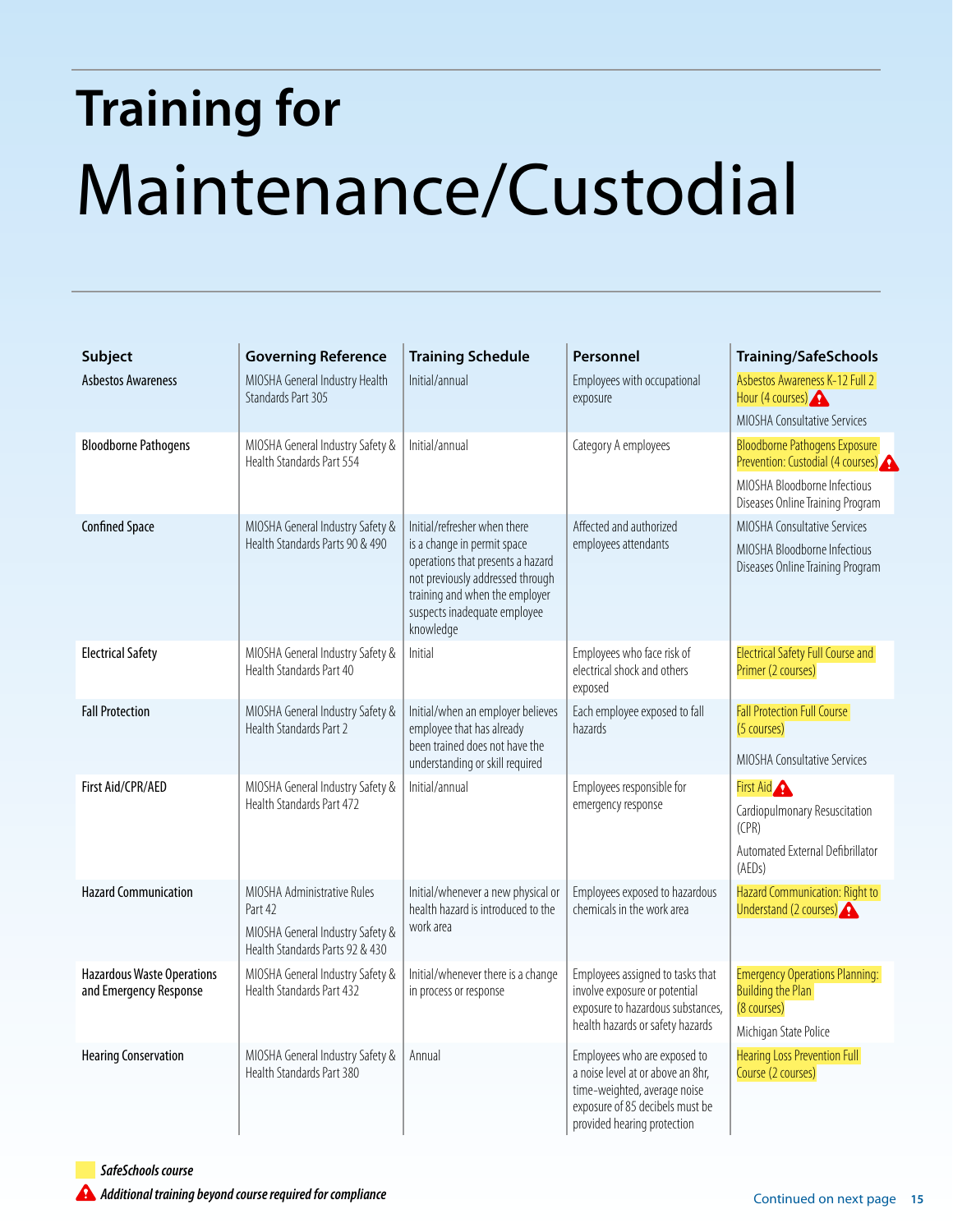### **Maintenance/Custodial,** *continued*

| <b>Subject</b>                                                 | <b>Governing Reference</b>                                    | <b>Training Schedule</b>                                                                                                                                                                                                                                                                                                     | Personnel                                                                                                                                                               | <b>Training/SafeSchools</b>                                                     |
|----------------------------------------------------------------|---------------------------------------------------------------|------------------------------------------------------------------------------------------------------------------------------------------------------------------------------------------------------------------------------------------------------------------------------------------------------------------------------|-------------------------------------------------------------------------------------------------------------------------------------------------------------------------|---------------------------------------------------------------------------------|
| <b>Integrated Pest Management</b><br>(IPM) & Rural Development | Michigan Department of<br>Agriculture & Rural Development     | Initial                                                                                                                                                                                                                                                                                                                      | Pesticide applicator                                                                                                                                                    | Approved Integrated Pest<br>Management Training by<br>Department of Agriculture |
| <b>Ladder Safety</b>                                           | MIOSHA General Industry Safety &<br>Health Standards Part 3   | Initial                                                                                                                                                                                                                                                                                                                      | Employees that use ladders that<br>have a working height of 6ft                                                                                                         | Ladder Safety Full Course<br>(2 courses)                                        |
| Lead                                                           | MIOSHA General Industry Safety &<br>Health Standards Part 310 | Initial/annual                                                                                                                                                                                                                                                                                                               | Employees that are subject to<br>exposure to lead at or above an<br>airborne concentration of 30<br>micrograms per cubic meter of air<br>averaged over an 8 hour period | <b>Lead Safety Awareness</b><br><b>Full Course</b>                              |
| Lockout/Tagout                                                 | MIOSHA General Industry Safety &<br>Health Standards Part 85  | Initial/whenever there is a<br>change in machines, equipment<br>processes that present a new<br>hazard, or when there is a change<br>in the energy control procedures.<br>Authorized employees must<br>receive annual training.                                                                                              | Affected and authorized<br>employees                                                                                                                                    | Lockout/Tagout; Energy Release<br><b>Full Course</b>                            |
| <b>Machine Guarding</b>                                        | MIOSHA General Industry Safety &<br>Health Standards Part 1   | Provide training to each newly<br>assigned employee regarding the<br>operating procedures, hazards,<br>and safe quarding of the job                                                                                                                                                                                          | Employees who have exposure to<br>machines                                                                                                                              | Machine Specific Manufacturer                                                   |
| Personal Protective Equipment                                  | MIOSHA General Industry Safety &<br>Health Standards Part 33  | Initial/retrain when employer<br>suspects employee does not have<br>a understanding or skill required,<br>changes in the workplace and<br>equipment                                                                                                                                                                          | Employees required to wear<br>personal protective equipment                                                                                                             | Personal Protective Equipment<br>(PPE) Full Course (2 courses)                  |
| <b>Powered Industrial Truck</b>                                | MIOSHA General Industry Safety &<br>Health Standards Part 21  | Initial/every 3 years/refresher<br>required when operator observed<br>to operate the vehicle in an unsafe<br>manner, operator involved in an<br>accident or near miss, operator<br>assigned to a different type of<br>truck, and conditions/changes in<br>the workplace that could affect<br>the safe operation of the truck | Employees expected to operate<br>truck                                                                                                                                  | Forklift Safety<br>Lift manufacturer                                            |
| <b>Respirator Protection</b>                                   | MIOSHA General Industry Safety &<br>Health Standards Part 451 | Annual/whenever there is a<br>change in workplace, type<br>of respirator or if there is an<br>indication the employee does<br>not have the appropriate<br>understanding                                                                                                                                                      | Employees required to use<br>respirators                                                                                                                                | <b>Respiratory Protection Full Course</b>                                       |
| <b>Underground Storage Tanks</b>                               | International Code Council (ICC)                              | Initial                                                                                                                                                                                                                                                                                                                      | Class "C" operators                                                                                                                                                     | International Code Council (ICC)                                                |

### **Recommended Training Training/SafeSchools**

| SET SEG Loss Control Consultant  |
|----------------------------------|
| Back Injury & Lifting: Custodial |
| SET SEG Loss Control Consultant  |
| Slips, Trips & Falls: Custodial  |
| General Safety Orientation       |
|                                  |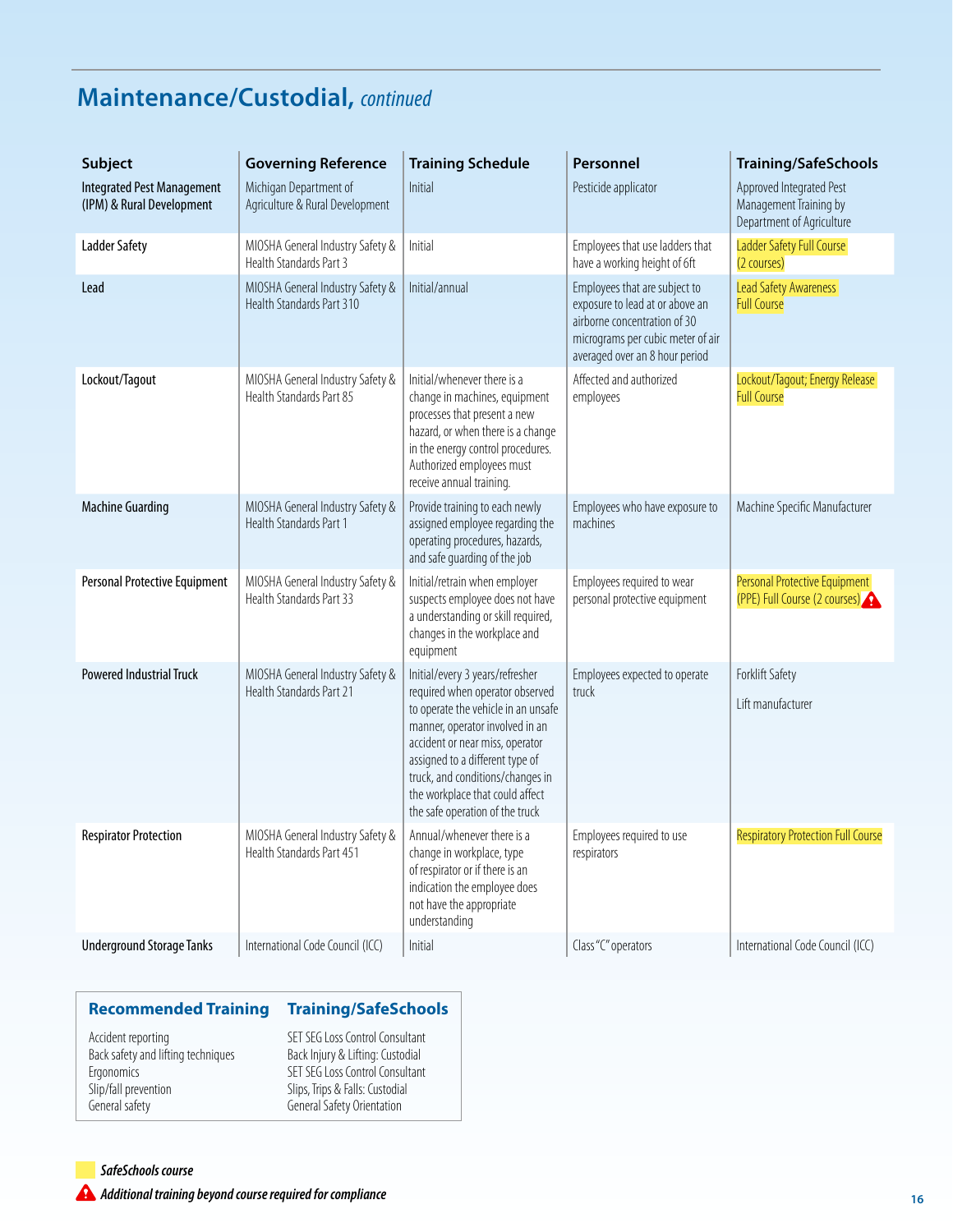## <span id="page-16-0"></span>**Glossary** of Terms

| <b>Annual Training:</b>           | Training within a 12-month period.                                                                                                                                                                                                                                                                       |  |
|-----------------------------------|----------------------------------------------------------------------------------------------------------------------------------------------------------------------------------------------------------------------------------------------------------------------------------------------------------|--|
| <b>Bloodborne pathogens:</b>      | Category A - Employees who have tasks that involve reasonably<br>anticipated exposure to blood or other potentially infectious material.<br>This includes emergency medical responders and tasks conducted in<br>non-routine situations as a condition of employment.                                    |  |
| <b>Confined space:</b>            | Attendant – individual stationed outside one or more permit<br>$\bullet$<br>spaces who monitors the authorized entrants and who performs<br>all attendant's duties assigned in the employer's permit space<br>program.                                                                                   |  |
|                                   | Authorized - employee who is authorized by the employer to enter<br>$\bullet$<br>a permit space.                                                                                                                                                                                                         |  |
|                                   | Affected – employee whose work is affected by a confined permit<br>$\bullet$<br>space.                                                                                                                                                                                                                   |  |
| Initial training:                 | Training required prior to beginning work.                                                                                                                                                                                                                                                               |  |
| Lockout/tagout:                   | Affected – employees whose job requires the operation or use of a<br>$\bullet$<br>machine or equipment on which servicing or maintenance is being<br>performed under lockout or tagout or whose job requires him/her<br>to work in an area in which such servicing or maintenance is being<br>performed. |  |
|                                   | Authorized - a person who locks or tags out machines or<br>$\bullet$<br>equipment in order to perform servicing or maintenance on that                                                                                                                                                                   |  |
|                                   | machine or equipment.                                                                                                                                                                                                                                                                                    |  |
| <b>Policy course:</b>             | Instructional class designed to satisfy implementation requirements for<br>policies boards of education are required by law to adopt. Part of the<br>compliance requirements for these courses includes employee review<br>of district policy.                                                           |  |
| <b>Underground Storage Tanks:</b> | Class C Operator - An individual who is responsible for responding to<br>alarms or other indications of emergencies caused by spills, releases or<br>overfills associated with an underground storage tank system.                                                                                       |  |